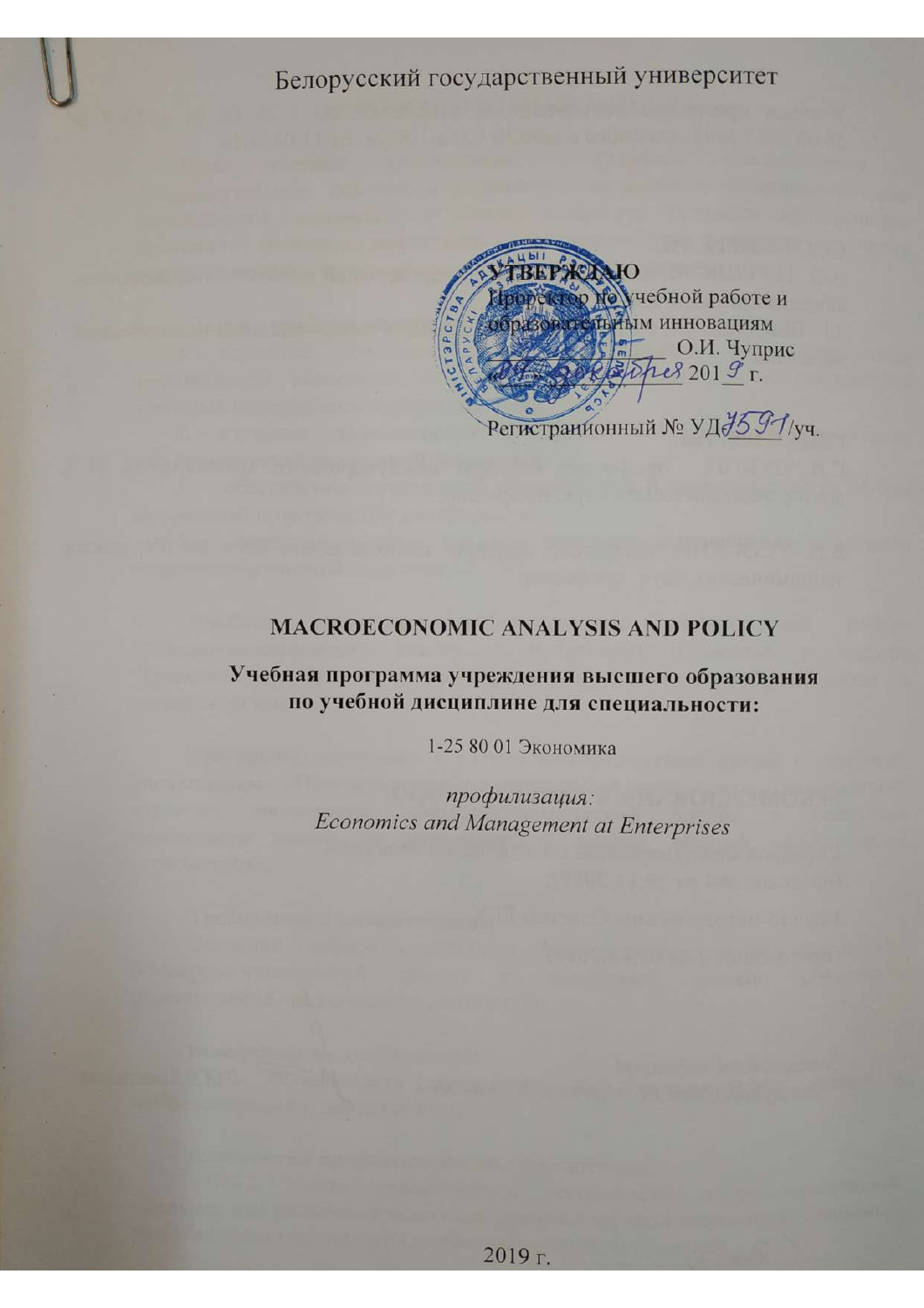Учебная программа составлена на основе ОСВО 1-25 80 01 - 2019 от 26.06.2019 №81, учебного плана № Е25а-109/уч. от 11.04.2019

#### СОСТАВИТЕЛИ:

А.И. ТЕРЕШКОВ, доцент кафедры международной политической экономии, кандидат экономических наук;

3.Г. ВЫСОЦКАЯ, ст. преподаватель кафедры международной политической экономии

#### РЕЦЕНЗЕНТЫ:

профессор кафедры международного менеджмента БГУ, С.В. ЛУКИН. доктор экономических наук, профессор;

В.Н. УСОСКИЙ, профессор кафедры экономических наук МГЛУ, доктор экономических наук, профессор

# РЕКОМЕНДОВАНА К УТВЕРЖДЕНИЮ:

Кафедрой международной политической экономии (протокол №4 от 19.11.2019);

Научно-методическим Советом БГУ

(протокол № 2 от 03.12.2019)

Заведующий кафедрой международной политической экономии

П.С. Лемещенко

U. Teeery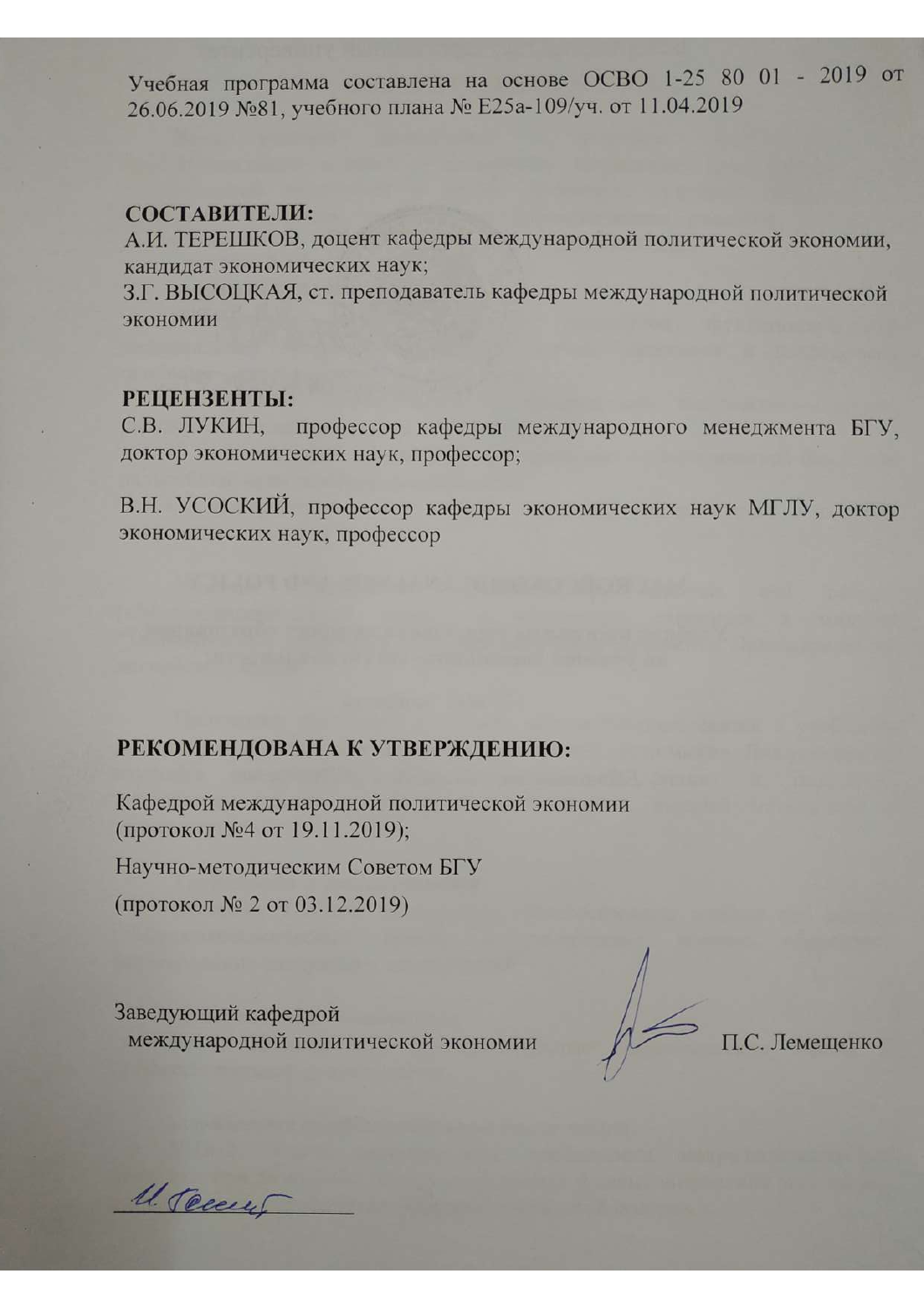**Цель** учебной дисциплины – углубить представления о фундаментальных основах и важнейших механизмах функционирования национальной экономики в целом; позволить будущим специалистам принимать наиболее эффективные управленческие решения, с учетом осуществляемой в стране макроэкономической политики.

#### **Задачи учебной дисциплины**:

1. изучение основных законов (принципов) функционирования национальной экономики в целом, причин появления и последствий основных макроэкономических проблем;

2. изучение возможностей и последствий макроэкономического регулирования национальной экономики,

3. обеспечение современной методической и теоретической базой для дальнейшей практической деятельности;

4. совершенствование навыков научного исследования в области макроэкономической политики.

Учебная дисциплина «Macroeconomic analysis and policy» («Макроэкономический анализ и политика») относится к модулю "Теоретическая экономика" государственного компонента. Преподается на английском языке.

Программа составлена с учетом межпредметных связей с учебными дисциплинами «Прогнозирование национальной экономики». Для успешного изучения дисциплины «Макроэкономический анализ и политика» необходимы знания по экономической теории, высшей математике и эконометрике.

#### **Требования к компетенциям**

Освоение учебной дисциплины «Macroeconomic analysis and policy» («Макроэкономический анализ и политика») должно обеспечить формирование следующих компетенций:

## *универсальные* компетенции:

УК-4. Использовать фундаментальные экономические знания в профессиональной деятельности;

## *углубленные профессиональные* компетенции:

УПК-2. Уметь анализировать особенности макроэкономической политики при различных исходных условиях функционирования экономики, разрабатывать мероприятия макроэкономической политики.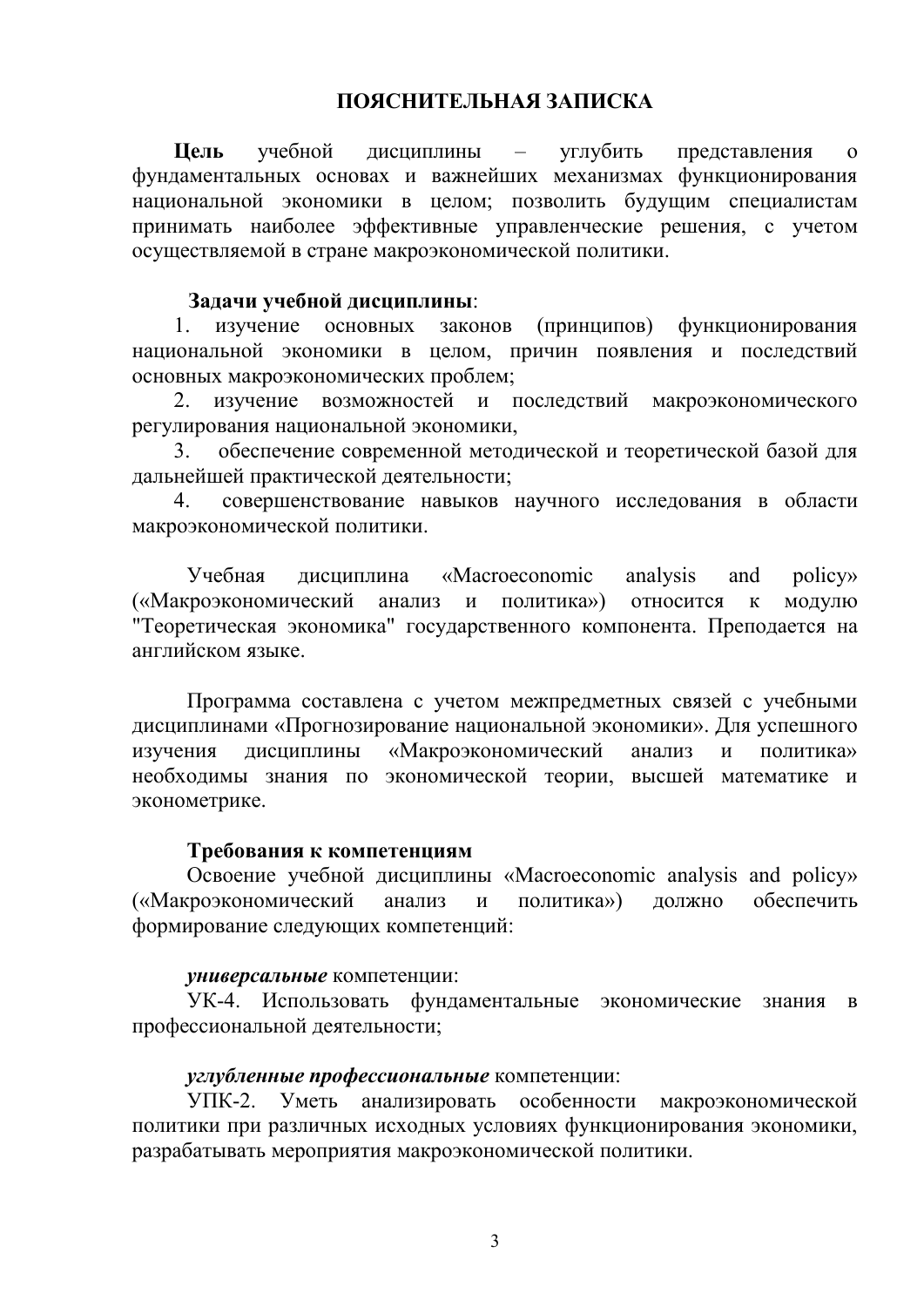В результате освоения учебной дисциплины студент должен:

**знать**: фундаментальные макроэкономические понятия и категории; законы функционирования национальной экономики в целом; источники информации для проведения экономических расчетов; модели и принципы прогнозирования развития макроэкономических процессов;

**уметь:** анализировать особенности макроэкономической политики при различных исходных условиях функционирования экономики, разрабатывать мероприятия макроэкономической политики;

**владеть:** навыками макроэкономического анализа, моделирования и прогнозирования с использованием современных инструментов.

## **Структура учебной дисциплины**

-

Дисциплина изучается во 2 семестре. Всего на изучение учебной дисциплины «Macroeconomic analysis and policy» отведено 108 часов, в том числе 48 аудиторных часов, из них: лекции – 24 часа, семинарские занятия – 24 часа.

Трудоемкость учебной дисциплины составляет 3 зачетные единицы. Форма текущей аттестации – экзамен.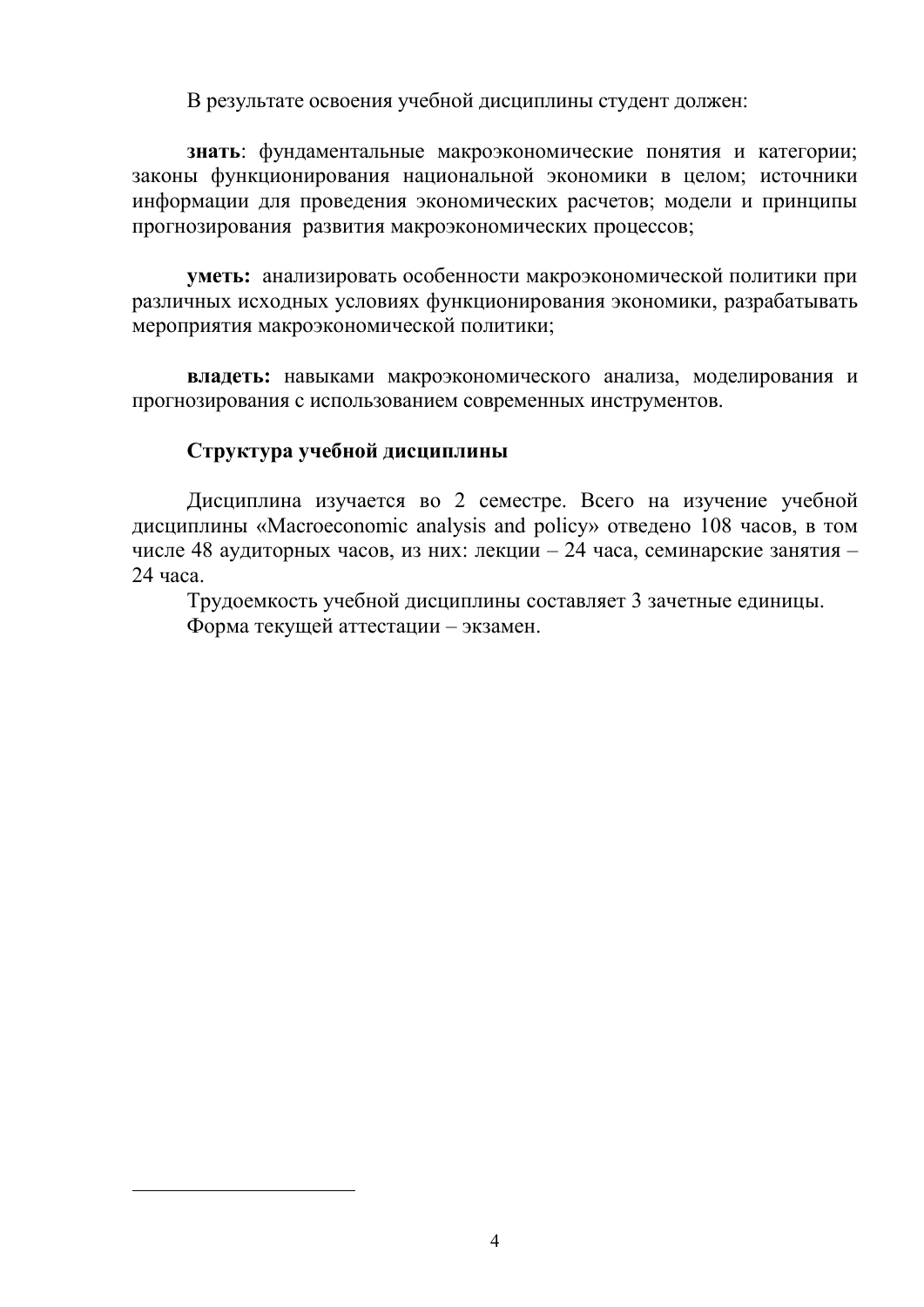# **СОДЕРЖАНИЕ УЧЕБНОГО МАТЕРИАЛА**

# **Тема 1. Introduction to Macroeconomics**

- 1. The emergence of macroeconomics as a branch of economic science. The subject of macroeconomics.
- 2. The method of macroeconomics. Macroeconomic models.
- 3. The economic circuit. General conditions of macroeconomic equilibrium.
- 4. Basic macroeconomic identities.
- 5. The role of macroeconomic indicators. GDP and other indicators of income and product. Methods of calculating GDP.
- 6. Nominal and real indicators. Price indices.

# **Тема 2. Market of goods and services**

- 1. Aggregate demand and its structure.
- 2. Equilibrium in the market of goods and services. Keynesian model of equilibrium, her graphic illustration.
- 3. Graphic plotting of the IS line. Algebraic representation of the IS line. IS line shift factors.
- 4. Cartoon effects. Multiplier of autonomous expenses. Tax multiplier and multiplier of government spending.

# **Тема 3. Money Market**

-

- 1. The concept of money. Functions of money and their liquidity. Money supply measurement. Monetary aggregates.
- 2. Making money by the banking system. Central bank. The system of commercial banks. Money multiplier. Reserve rate. Excess reserves. Cashing rate. Money offer function, its graphic illustration.
- 3. Demand for money. Transactional motive. The motive of precaution. Speculative motive. Money demand and price level. Money demand function, its graphic illustration.
- 4. Equilibrium in the money market. The interaction of supply and demand in the money market. Equilibrium interest rate. Line building LM. Algebraic representation of the LM line. Line shift factors LM.

# **Тема 4. Joint equilibrium in the markets of goods and services and money (IS-LM-model)**

- 1. The conditions of joint equilibrium. Equilibrium values of output and interest rates.
- 2. The interaction of markets for goods and services and money when changing exogenous factors. Analysis of economic policy in the framework of the IS-LM model. Consequences of the IS line shift. Consequences of the LM line shift.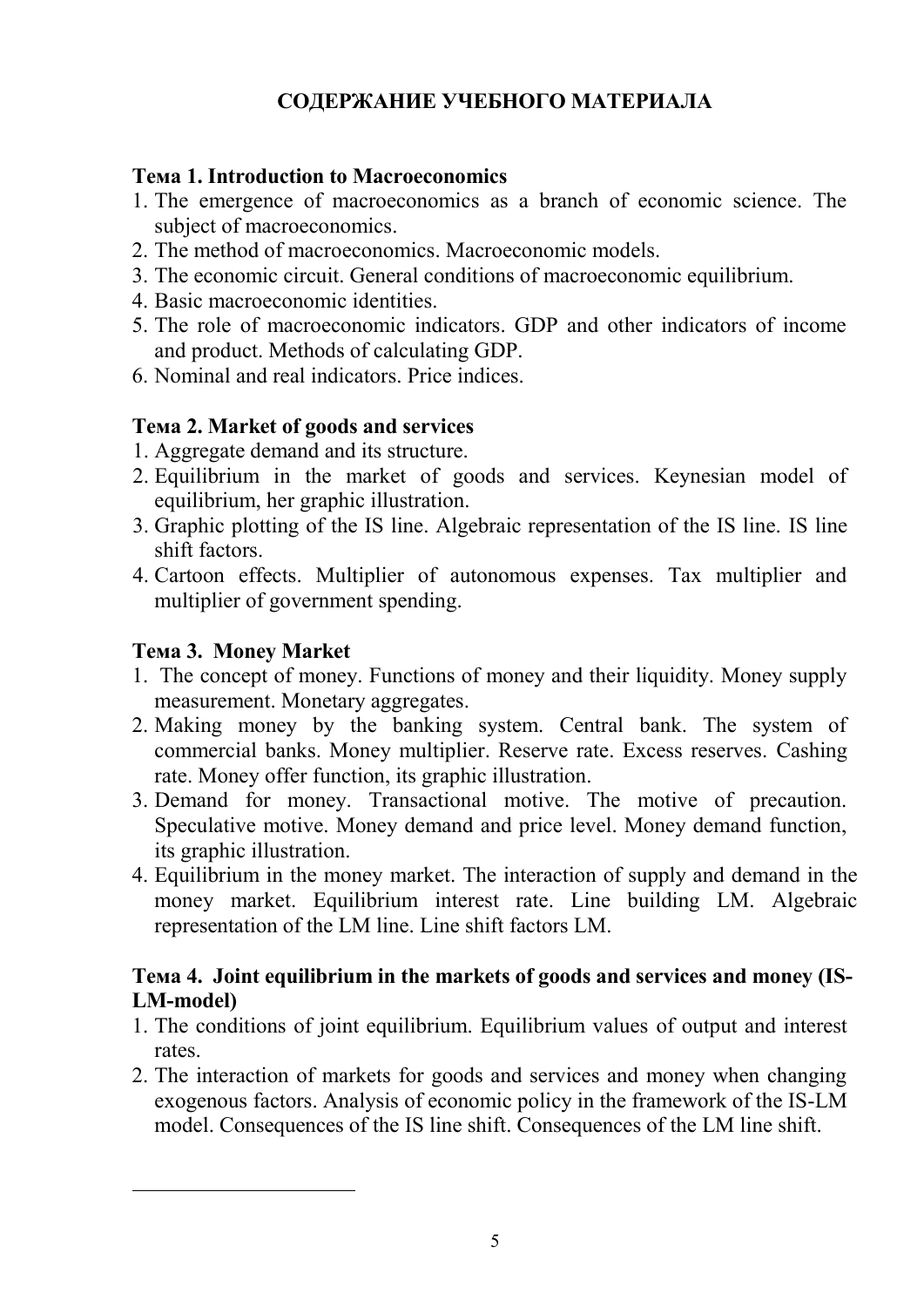3. IS-LM as a theory of aggregate demand. Graphical construction of the aggregate demand function. Algebraic representation of the aggregate demand line.

# **Тема 5. Stabilization policy in a small open economy (Mandell-Fleming model)**

- 1. Extension of the IS-LM model to the Mandell-Fleming model. Exogenous and endogenous variables in model equations. Graphical interpretation of the model.
- 2. Economic policy in a small open economy with a floating exchange rate.
- 3. Economic policy in a small open economy with a fixed exchange rate.
- 4. Comparative effectiveness of monetary, fiscal and trade policies in the Mandell-Fleming model.

# **Тема 6. Labor market**

- 1. Labor supply and the choice between work and leisure. Nominal and real wage rates. Aggregate labor supply curve. The reaction of labor supply to changes in price levels.
- 2. Demand for labor. Production function. The marginal product of labor, its graphic illustration. Real wage rate. Factors of changes in labor demand.
- 3. Equilibrium in the labor market. Real wage rate and employment rate. The consequences of changes in the supply and demand of labor.
- 4. Static explanation of unemployment. Forced unemployment and real wage adjustment. Collective disputes, social minimums, incentive wages and the rigidity of real wages.
- 5. Dynamic explanation of unemployment. Sustainable labor market conditions and transition processes. Stocks, flows and frictional unemployment. Job search and duration of unemployment.
- 6. The function of aggregate supply.

# **Тема 7. Aggregate supply and Phillips curve**

- 1. The methodological foundations of monetarism. The basic equation of monetarism. Money rule.
- 2. Aggregate supply in the short and long term. The relationship of inflation and unemployment in the short and long term. Phillips Curve.
- 3. The theory of rational expectations. The long-term Phillips curve in rational expectation theory.
- 4. Supply economics and the Laffer curve.
- 5. Shocks of aggregate supply. Stagflation. Stabilization policy: state regulation of employment, anti-inflationary policy.

# **Тема 8. General economic balance**

1. Combining markets for goods and services, money and the labor market with flexible real wages. Accounting for the price level. Determination of output, interest rates and prices under conditions of general equilibrium.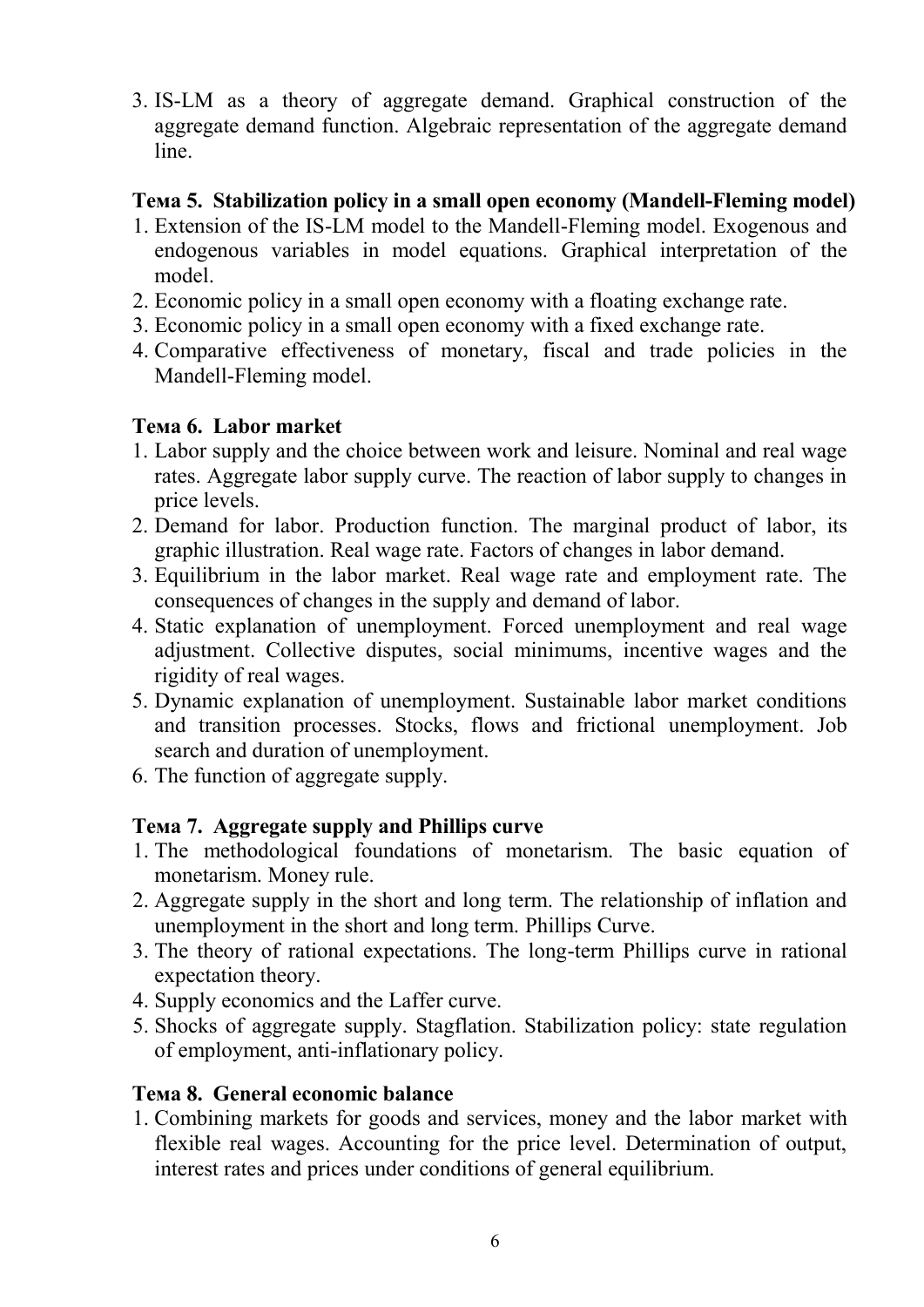- 2. General balance with flexible prices. Offer determined by proposal. Dichotomy and neutrality of money.
- 3. General equilibrium with inactive prices. Demand-driven output. Lack of money neutrality.

## **Тема 9. Theory and policy of economic growth**

- 1. The concept, indicators and factors of economic growth. Extensive and intensive economic growth.
- 2. Theories of economic growth.
- 3. Economic policy and economic growth.
- 4. Features of economic growth of various groups of countries.

## **Тема 10. Problems of macroeconomic policy**

- 1. Theoretical approaches to the development of economic policy.
- 2. The objectives of economic policy.
- 3. The temporary lags of economic policy.
- 4. Active and passive economic policies.
- 5. Discretionary policy and policy according to the rules.
- 6. The political cycle of business activity. Inconsistency in economic policy.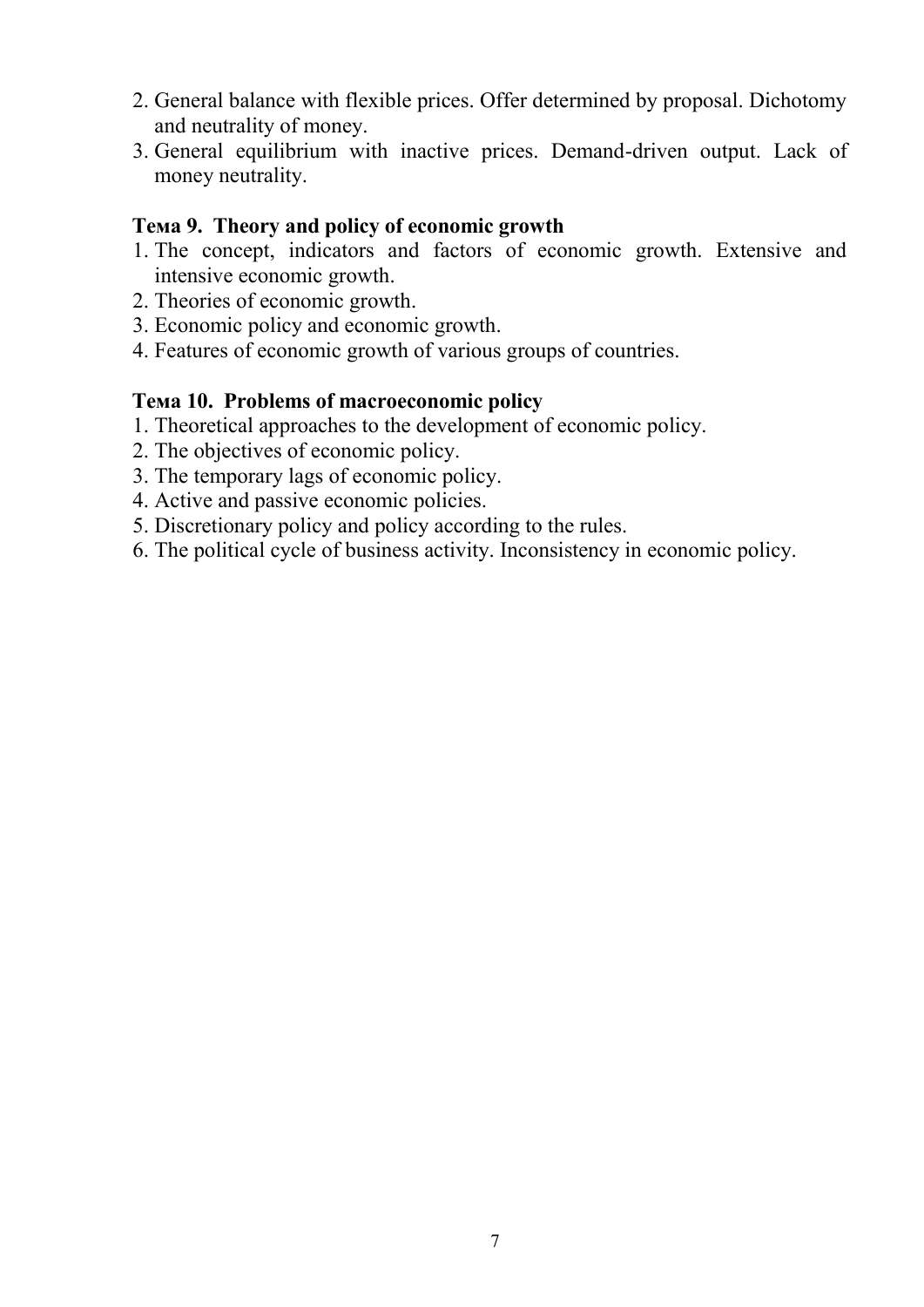# **УЧЕБНО-МЕТОДИЧЕСКАЯ КАРТА УЧЕБНОЙ ДИСЦИПЛИНЫ**

|                        |                                                                                   | Количество аудиторных часов |                         |                         |                         |      |                                    |                                                                                             |  |
|------------------------|-----------------------------------------------------------------------------------|-----------------------------|-------------------------|-------------------------|-------------------------|------|------------------------------------|---------------------------------------------------------------------------------------------|--|
| темы<br>Номер раздела, | Название раздела, темы                                                            | Лекции                      | Семинарские<br>занятия  | Практические<br>занятия | Лабораторные<br>занятия | Иное | Количество часов<br>$\overline{C}$ | Форма контроля знаний                                                                       |  |
| 1                      | $\overline{2}$                                                                    | 3                           | $\overline{\mathbf{4}}$ | 5                       | 6                       | 7    | 8                                  | 9                                                                                           |  |
|                        | Introduction to Macroeconomics                                                    | $\overline{2}$              | $\overline{2}$          |                         |                         |      |                                    | Тест самопроверки<br>Решение типовых задач, анализ кейсов<br>Групповые студенческие проекты |  |
| 2.                     | Market of goods and services                                                      | $\overline{2}$              | $\overline{2}$          |                         |                         |      |                                    | Тест самопроверки<br>Решение типовых задач, анализ кейсов                                   |  |
| 3.                     | Money Market                                                                      | $\overline{2}$              | $\overline{2}$          |                         |                         |      |                                    | Тест самопроверки<br>Решение типовых задач, решение кейсов                                  |  |
| $\overline{4}$ .       | Joint equilibrium in the markets of goods<br>and services and money (IS-LM-model) | $\overline{2}$              | 4                       |                         |                         |      |                                    | Письменная контрольная работа                                                               |  |
| 5.                     | Stabilization policy in a small open<br>economy (Mandell-Fleming model)           | $\overline{4}$              | $\overline{3}$          |                         |                         |      |                                    | Письменная контрольная работа                                                               |  |
| 6.                     | Labor market                                                                      | $\overline{2}$              | $\overline{2}$          |                         |                         |      |                                    | Тест самопроверки<br>Решение типовых задач, решение кейсов                                  |  |
| 7.                     | Aggregate supply and Phillips curve                                               | $\overline{2}$              | $\overline{2}$          |                         |                         |      |                                    | Тест самопроверки<br>Решение типовых задач, анализ кейсов                                   |  |
| 8.                     | General economic balance                                                          | $\overline{\mathcal{A}}$    | 3                       |                         |                         |      |                                    | Письменная контрольная работа                                                               |  |
| 9.                     | Theory and policy of economic growth                                              | $\overline{2}$              | $\overline{2}$          |                         |                         |      |                                    | Тест самопроверки<br>Решение типовых задач, анализ кейсов                                   |  |

 $\overline{a}$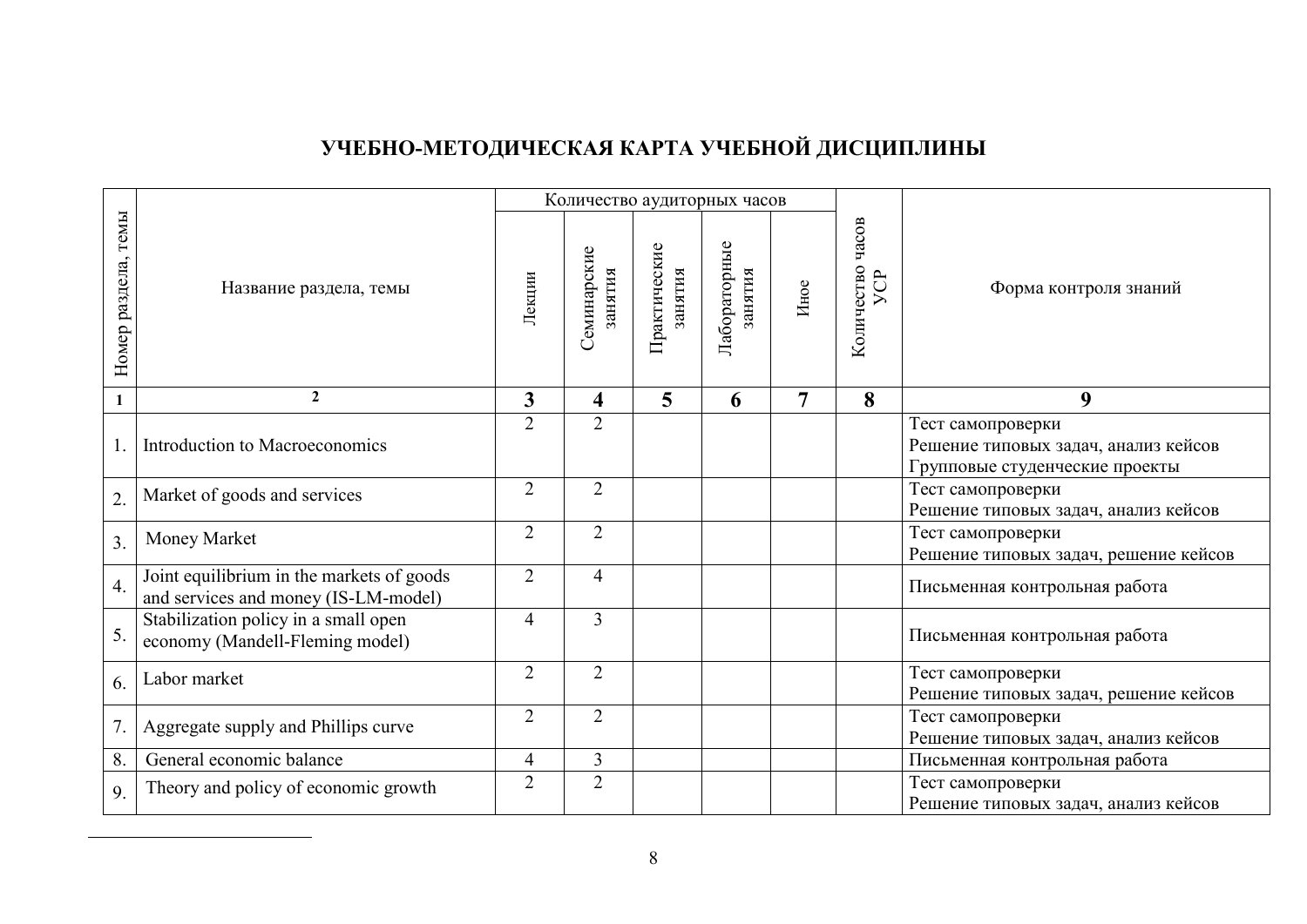| 10 | Problems of macroeconomic policy |   |  |  | 1 и защита тематических<br>110дготовка и :<br>презентаций |
|----|----------------------------------|---|--|--|-----------------------------------------------------------|
|    | Total: 48                        | ∼ |  |  |                                                           |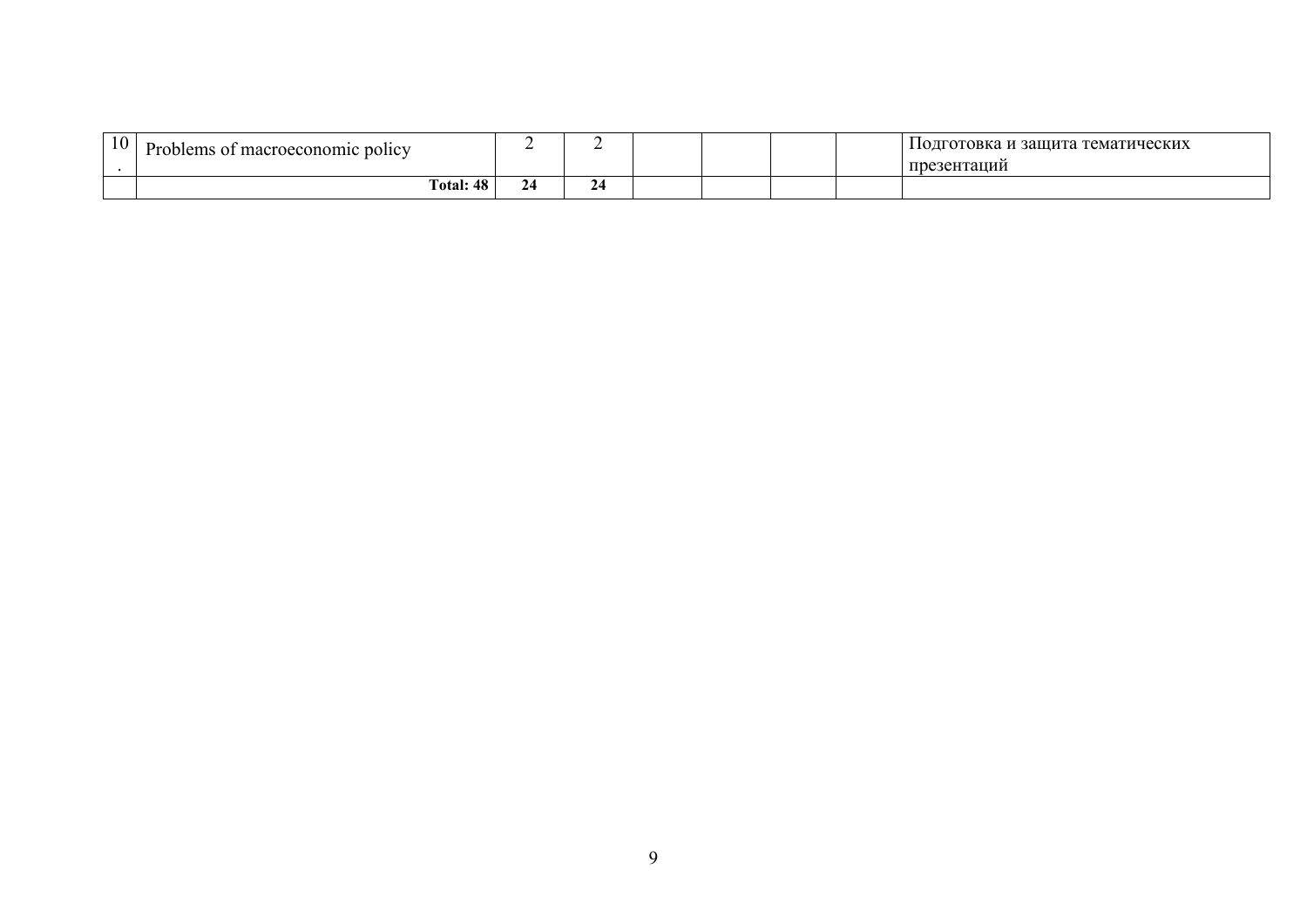# **ИНФОРМАЦИОННО-МЕТОДИЧЕСКАЯ ЧАСТЬ**

### **Перечень основной литературы**

1. Bruce Littleboy, John B. Taylor, Akila Weerapana. Macroeconomics Principles and Practice. - Cengage AU, 2016. - 481 p.

2. [David Anderson,](https://www.google.by/search?hl=ru&tbo=p&tbm=bks&q=inauthor:%22David+Anderson%22&source=gbs_metadata_r&cad=5) [Margaret Ray,](https://www.google.by/search?hl=ru&tbo=p&tbm=bks&q=inauthor:%22Margaret+Ray%22&source=gbs_metadata_r&cad=5) [Paul Krugman,](https://www.google.by/search?hl=ru&tbo=p&tbm=bks&q=inauthor:%22Paul+Krugman%22&source=gbs_metadata_r&cad=5) [Robin Wells.](https://www.google.by/search?hl=ru&tbo=p&tbm=bks&q=inauthor:%22Robin+Wells%22&source=gbs_metadata_r&cad=5) Macroeconomics for AP. - Worth Publishers, 2015. - 528 p.

3. [N. Gregory Mankiw.](https://www.google.by/search?hl=ru&tbo=p&tbm=bks&q=inauthor:%22N.+Gregory+Mankiw%22) Principles of Macroeconomics. - SOUTH-WESTERN, 2017. - 567 p.

4. Статистический ежегодник Республики Беларусь / Национальный статистический комитет Республики Беларусь. — Мн: Белстат, 2019.

5. Беларусь в цифрах: статистический справочник / Национальный статистический комитет Республики Беларусь. — Мн: Белстат, 2019.

## **Перечень дополнительной литературы**

1. S. Dobson, S. Palfreman. Introduction to Economics. - Oxford University Press, 2010.

2. Абель, Э. Макроэкономика : учеб. для слушателей, обучающихся по программам «Мастер делового администрирования» / Э. Абель, Б. Бернанке ; [пер. с англ. Н. Габенов, А. Смольский ; науч. ред. Л. Симкина]. — 5-е изд. — СПб. : Питер, 2010. — 762 с.

3. Бланшар, О. Макроэкономика : учеб. / О. Бланшар ; пер. с англ. под науч. ред. Л.Л. Любимова. — 2-е изд. — М. : ИД ВШЭ, 2015. — 671 с.

4. Бэрдшоу, Д. Г. Эканомика / Д.Г. Бэрдшоу – Минск: Тэхналогiя,  $1999. - 527$  c.

5. Лемешевский, И.М. Макроэкономика: общая теория равновесия : учеб. пособие для вузов / И.М. Лемешевский. — 4-е изд. — Минск : Мисанта,  $2016. - 639$  c.

6. Макроэкономика : учеб. пособие / А.В. Бондарь [и др.]; под общ. ред. А.В. Бондаря, В.А. Воробьева. — 3-е изд. — Минск : БГЭУ, 2014. — 431 с.

## **Информационные ресурсы:**

- 1. www.president.gov.by
- 2. www.belstat.gov.by
- 3. www.pravo.by
- 4. [www.nbrb.by](http://www.nbrb.by/)
- 5. [www.ipm.by](http://www.ipm.by/)
- 6. [www.imf.org](http://www.imf.org/)
- 7. [www.worldbank.org](http://www.worldbank.org/)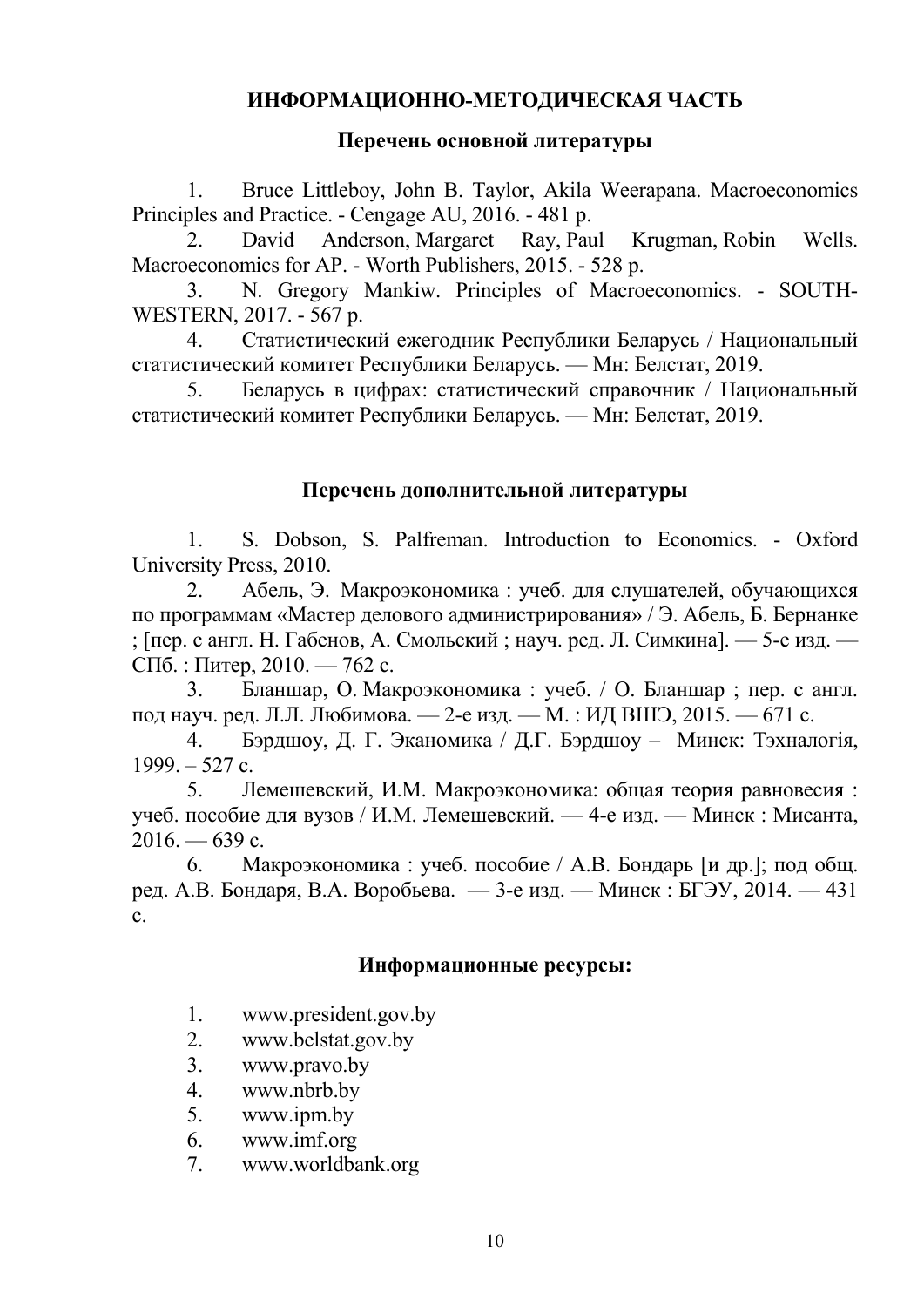## **Перечень рекомендуемых средств диагностики и методика формирования итоговой оценки**

Основными средствами диагностики усвоения знаний по учебной дисциплине «Macroeconomic analysis and policy» являются:

- тестирование, проведение контрольных опросов и работ в процессе изучения дисциплины
- решение типовых задач, прикладных кейсов
- выполнение проекта в малых студенческих группах, обеспечивающих проблемно-исследовательский характер процесса обучения и активизацию самостоятельной работы студентов
- подготовка презентации в малых студенческих группах и ее защита
- итоговая письменная контрольная работа

Оценка за **тест, контрольные опросы и работы** предусматривает степень правильности выполненных заданий, соблюдение лимита времени, самостоятельность выполнения, полноту ответа, логичность решения, корректность оформления решения.

Оценка за решение **типовых задач, прикладных кейсов** учитывает полноту ответа, корректность применения терминологии, наличие аргументов, примеров из практики, логичность хода решения и выводов.

Оценка **проекта** включает актуальность исследуемой проблемы, корректность используемых методов исследования, привлечение знаний из различных областей, организацию работы группы, практикоориентированность полученных результатов.

Оценка за групповую **презентацию** включает содержание и полноту раскрытия темы, структуру и последовательность изложения, актуальность представленных данных, источники и их интерпретацию, наглядность и корректность оформления, организацию работы группы.

Формой текущей аттестации по дисциплине «Macroeconomic analysis and policy» учебным планом предусмотрен экзамен. Итоговый контроль на экзамене проводится в форме письменной работы.

При формировании итоговой оценки используется рейтинговая система оценки знаний магистранта, дающая возможность проследить и оценить динамику процесса достижения целей обучения. Рейтинговая оценка предусматривает использование весовых коэффициентов для текущего контроля знаний и экзаменационной оценки по дисциплине:

- вес текущего контроля знаний  $50\%$ ,
- вес экзаменационной оценки 50%.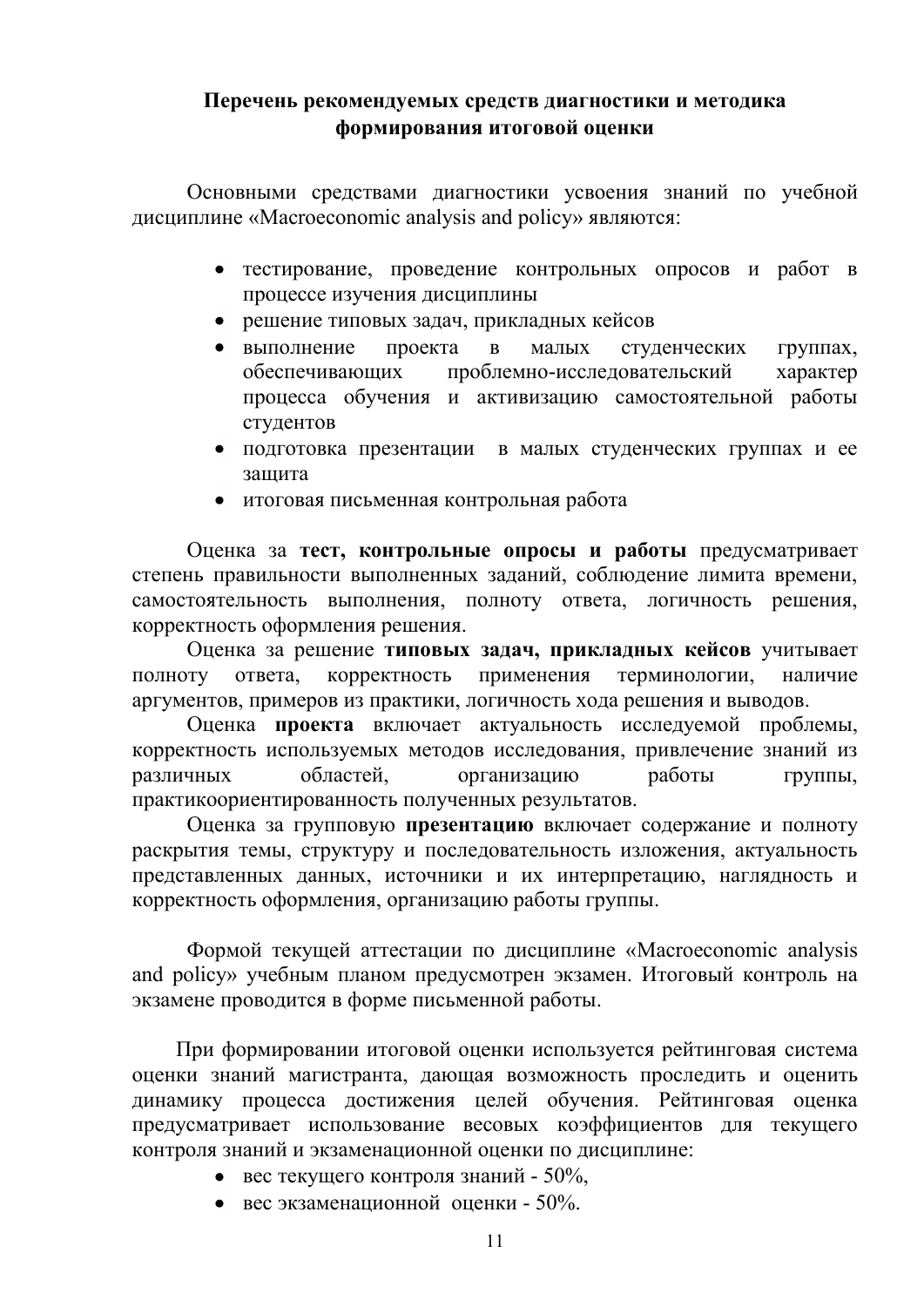Текущий контроль знаний магистрантов в течение семестра осуществляется в форме контрольных мероприятий, которые имеют следующие веса:

- 1) контрольное мероприятие №1 20% текущей успеваемости,
- 2) контрольное мероприятие №2 20% текущей успеваемости,
- 3) контрольное мероприятие №3 20% текущей успеваемости,
- 4) контрольное мероприятие №4 20% текущей успеваемости,
- 5) контрольное мероприятие №5 20% текущей успеваемости.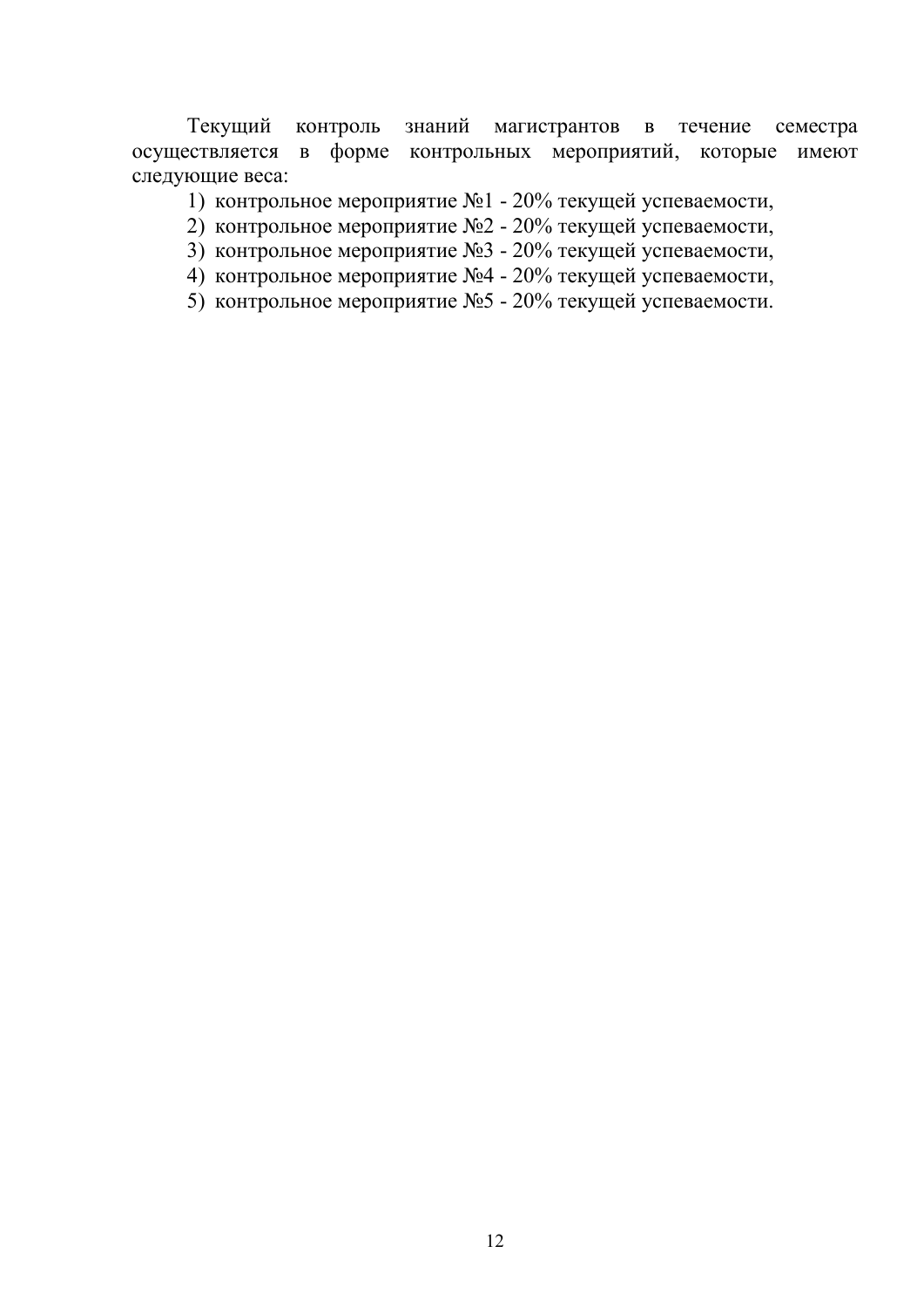## **Перечень заданий текущего контроля знаний**

### **Контрольное мероприятие №1**

Задание **проектного типа** формирует компетенции на уровне воспроизведения полученных знаний. Выполняется в форме группового студенческого проекта (в отдельных случаях может быть выполнено индивидуально).

Форма контроля знаний: групповой студенческий проект в форме презентации.

Topic: Macroeconomic indicators and identities.

1. To get acquainted with macroeconomic statistics on the websites [www.data.worldbank.org](https://data.worldbank.org/) and [www.belstat.gov.by](http://www.belstat.gov.by/ofitsialnaya-statistika/)

2. Be able to create a database of Belarus or any other country, including:

• GDP

- rate of economic growth,
- inflation rate,
- unemployment rate,
- consumer spending,
- investment expenses,
- public procurement,
- net exports, etc.
- 3. Check the basic macroeconomic identity.
- 4. Present as an electronic presentation.

## **Контрольное мероприятие №2 (2 часа)**

Задание формирует компетенции на уровне воспроизведения полученных знаний. Выполняется в форме письменной контрольной работы по темам:

- Деньги и инфляция.
- Причины и последствия безработицы
- Введение в теорию колебаний модель AD-AS.
- Колебания совокупного спроса модель IS-LM.

Форма контроля знаний: письменные ответы на теоретические и практические задания.

## Пример задания:

*If the policy of the central bank led to a reduction in the supply of money:*

*1. how will this affect the AD curve,*

 *2. how will the volume of production and the price level change in the short and long term (model AD-AS),*

*3. how the unemployment rate will change in the short and long term in terms of Oaken's law.*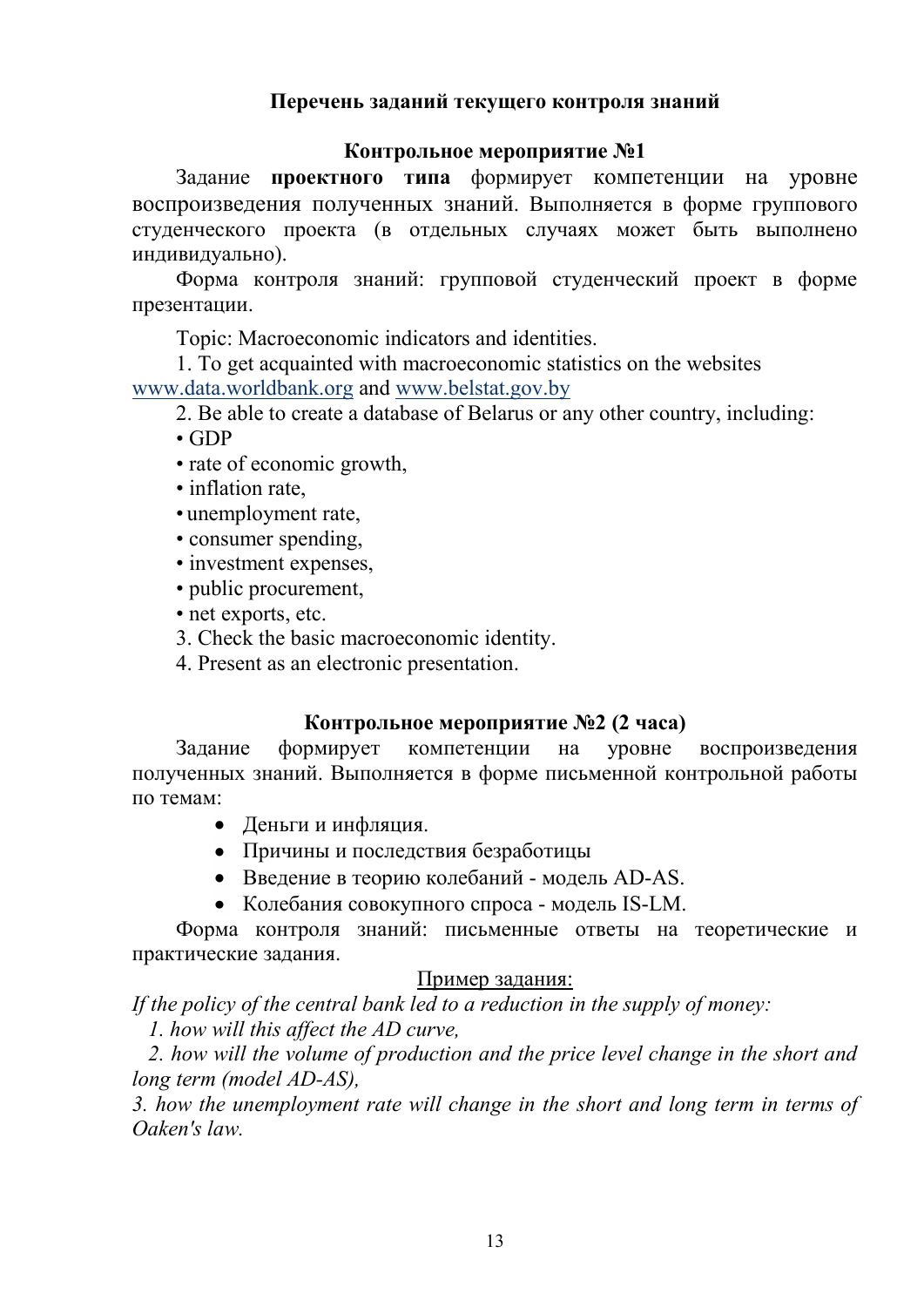## **Контрольное мероприятие №3 (2 часа)**

Задание **организационно-деятельностного типа** формирует компетенции на уровне воспроизведения полученных знаний. Выполняется в форме индивидуального письменного блиц-опроса по основным понятиям, категориям, моделям, показателям из курса экономической теории. Предусматривает работу в малых группах по взаимооцениванию ответов обучающихся, составлению отчетов по результатам проверки, комментарии по проблемам понимания и усвоения.

Форма контроля знаний: письменный блиц-опрос. Список понятий:

- 1. Abstraction
- 2. Aggregation
- 3. Asset
- 4. Opportunity Costs
- 5. Depreciation
- 6. Cost-benefit analysis
- 7. Base year
- 8. The balance of the capital account
- 9. Current account balance
- 10. The balance of goods and services
- 11. Bank deposits
- 12. Bank reserves
- 13. The budget deficit
- 14. Gross domestic product
- 15. Gross national product
- 16. Gross private domestic investment
- 17. Currency (exchange) rate
- 18. Foreign trade deficit
- 19. External debt
- 20. Domestic prices
- 21. Domestic public debt
- 22. Capital export
- 23. Flexible (floating) exchange rate
- 24. Hyperinflation
- 25. Government debt
- 26. The public sector
- 27. Consumption graph
- 28. Savings Schedule
- 29. Schedule (curve) of total costs
- 30. Double counting
- 31. Devaluation
- 32. Disinflation
- 33. Monetary aggregates
- 34. Money capital
- 35. Money multiplier
- 36. Money
- 37. Deposit
- 38. Deflating
- 39. Deflator
- 40. Deflation
- 41. Discretionary fiscal policy
- 42. Value Added
- 43. Home improvement
- 44. Assumption "all other things being equal"
- 45. Income method for calculating GDP
- 46. Natural unemployment rate
- 47. Dependent variable
- 48. Ouken's Law
- 49. The law of diminishing returns
- 50. Closed economy
- 51. Salary
- 52. The cost method of calculating GDP
- 53. Land, natural resources
- 54. Withdrawal, leak
- 55. Import
- 56. Investing, investing
- 57. CPI Consumer Price Index
- 58. Price Index
- 59. Inflation
- 60. Inflation
- 61. Cost inflation
- 62. Demand inflation
- 63. Capital, capital resources
- 64. Keynesian economic theory
- 65. Classical economic theory
- 66. Commercial bank
- 67. Final product
- 68. Competition
- 69. Correlation
- 70. Monetary policy
- 71. Curve (graph) of investments
- 72. Phillips Curve
- 73. Curve (graph) of investment demand
- 74. Liquidity
- 75. Macroeconomics
- 76. A lot of money in circulation
- 77. The international currency market
- 78. The minimum wage
- 79. World price
- 80. The Keynesian Cross Model
- 81. The model of "aggregate demand aggregate supply"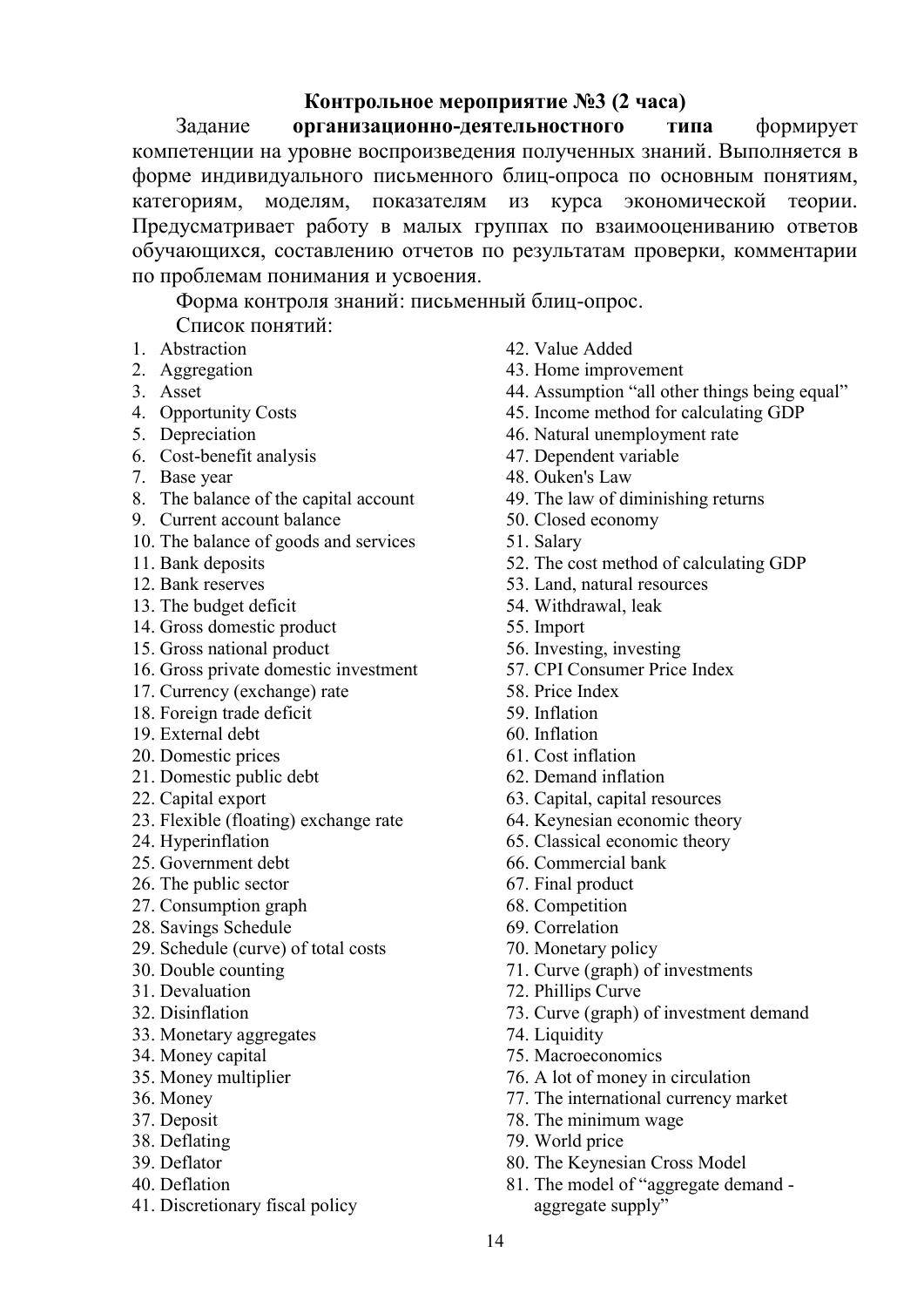82. Monetarism 83. Multiplier 84. Balanced Budget Multiplier 85. Tax 86. Non-discretionary fiscal policy 87. Independent variable 88. Unoccupied resources 89. Nominal wages 90. Nominal interest rate 91. Face value 92. Nominal GDP 93. Nominal income 94. Reservation rate 95. Depreciation of currency 96. Inverse relationship 97.Mandatory reserve 98.Open market operations 99.Open economy 100.Capital outflows 101.Official reserves 102.Parameters of the aggregate supply 103.Parameters of aggregate demand 104.Purchasing power parity 105.Balance of payments of the country 106.Positive addiction 107.The policy of "cheap" money 108.The policy of "expensive" money 109.Budget surplus 110.Potential (full) output 111.Government (state) procurement 112.Government (state) transfer payments 113.Marginal propensity to consume 114.Marginal propensity to save 115.Marginal Product 116.Capital inflow 117.Causation 118.Progressive tax 119.Productivity 120.Derivative demand 121.Intermediate product 122.Proportional tax 123.Interest rate 124.Labor force 125.The equilibrium position 126.Equilibrium output 127.Equilibrium price level 128.GDP gap 129.Disposable income 130.Real wages 131.Real interest rate 132.Real GDP 133.Revaluation

134.Regressive tax 135.Market 136.Product Market 137.Resource Market 138.Balanced budget 139.Savings 140.Containment (restriction) economic policy 141.The velocity of money 142.Aggregate offer 143.Total expenses 144.Aggregate demand 145.The aggregate demand for money 146.Demand for money for transactions 147.Demand for money as an asset 148.Average propensity to consume 149.Average penchant for saving 150.Means of circulation 151.The means of savings 152.Stagflation 153.Incentive fiscal policy 154.The value of money 155.Structural unemployment 156.Subsidy 157.Trade balance, net exports 158.Labor, human resources 159.Currency appreciation 160.The equation of exchange 161.The unemployment rate 162.Price Level 163.Discount rate 164.Factors of production 165.Fixed exchange rate 166.Firm 167. Fiscal (fiscal) policy 168.Frictional unemployment 169.Central Bank 170.Cyclical unemployment 171.Private sector 172.Economic model 173.Economic policy 174.Economic analysis 175.Economic law 176.Economic growth 177.Business cycle 178.Export 179.The effect of wealth 180.The effect of crowding out 181.Effect of import procurement 182.The effect of the multiplier 183.Interest rate effect 184.Ratchet effect (inertial effect)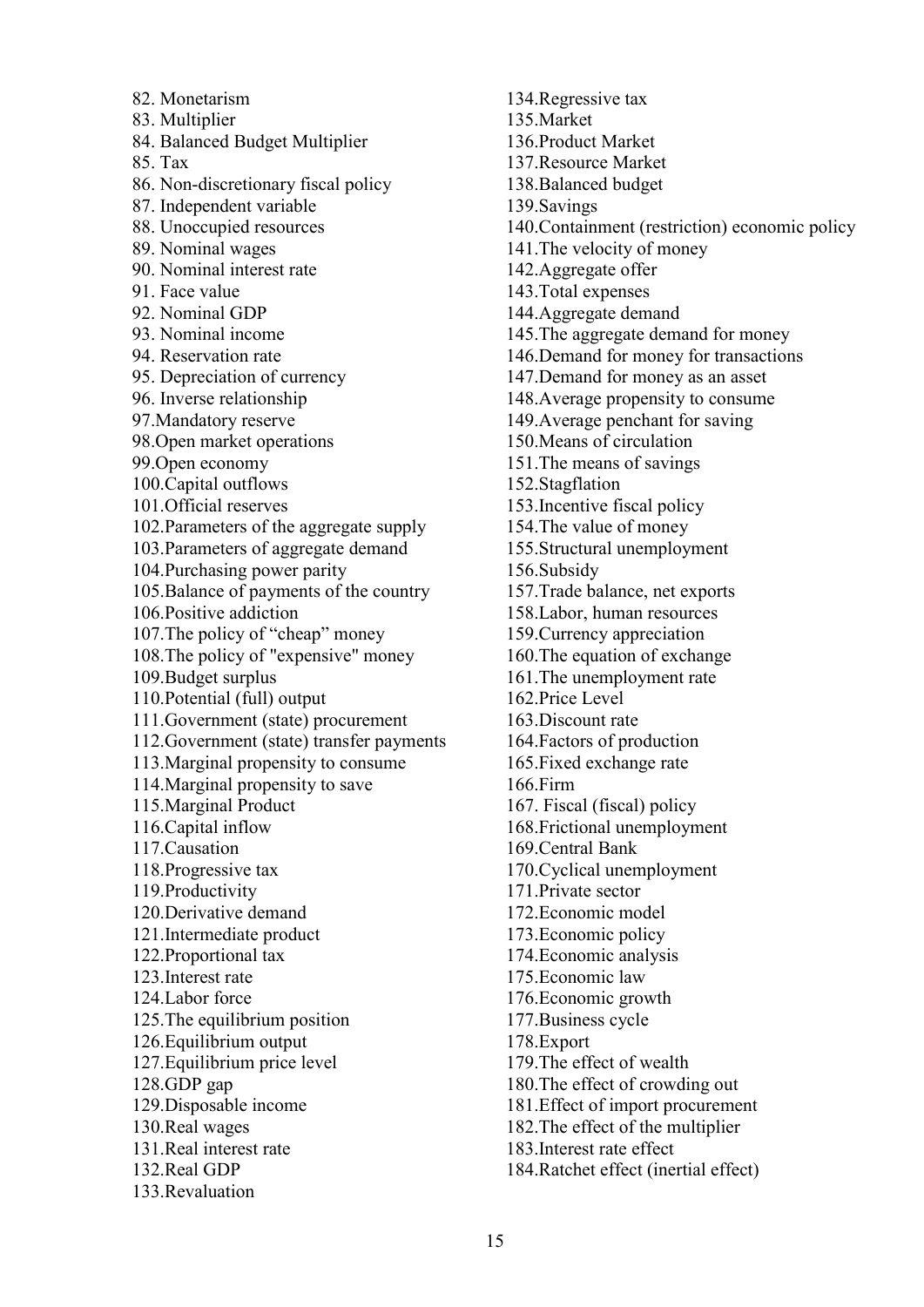### **Контрольное мероприятие №4 (2 часа)**

Задание формирует компетенции на уровне воспроизведения полученных знаний. Выполняется в форме письменной контрольной работы по темам:

- Колебания совокупного спроса в малой открытой экономике.
- Колебания совокупного предложения.

Форма контроля знаний: письменные ответы на теоретические и практические задания.

#### Пример задания:

*1. What will happen to the issue, exchange rate, net export in case of А) floating rate,*

*B) fixed rate in response to the following events:*

*1.1 a decline in confidence in the future forces consumers to spend less and save ore;*

*1.2 the production of a new Russian car will facilitate the switching of consumers from domestic cars to foreign ones;*

*1.3 ATMs reduce the demand for money.*

*2. Using an example of a general equilibrium diagram, show the effect of productivity growth on employment, output, prices, real wages, and interest in flexible prices.* 

*How will your answer change if prices are inactive?*

### **Контрольное мероприятие №5 (2 часа)**

**Подготовка и защита тематических презентаций** формирует компетенции на уровне применения полученных знаний. Выполняется в форме защиты группового студенческого проекта (в отдельных случаях может быть выполнено индивидуально).

Форма контроля знаний: представление и защита групповой студенческой презентации, выполненной по теме контрольного мероприятия №1 «Макроэкономические показатели и тождества». Инструкция по подготовке, оформлению и представлению презентации:

Topic: Macroeconomic indicators and identities.

1. To get acquainted with macroeconomic statistics on the websites [www.data.worldbank.org](https://data.worldbank.org/) and [www.belstat.gov.by](http://www.belstat.gov.by/ofitsialnaya-statistika/)

2. Be able to create a database of Belarus or any other country, including:

• GDP

• consumer spending,

- rate of economic growth,
- inflation rate,
- unemployment rate,
- investment expenses,
- public procurement,
- net exports, etc.
- 3. Check the basic macroeconomic identity.

4. Present as an electronic presentation. (10-15 slides, 5 minutes for presentation and 5 minutes for defense).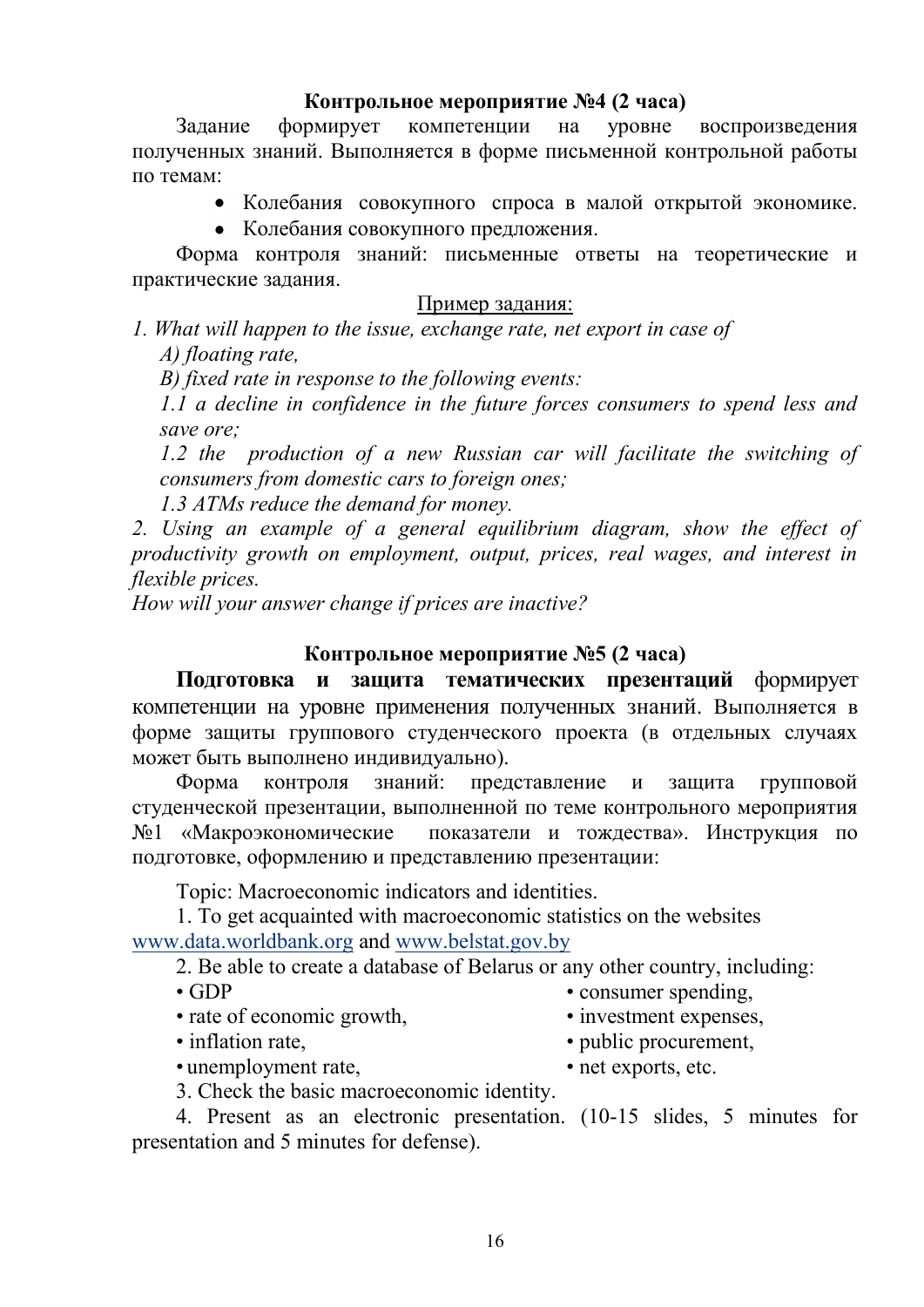#### **Примерная тематика семинарских занятий**

#### Семинар № 1. **Introduction to Macroeconomics (2 часа)**

Задание 1. Тест самопроверки по теме семинара.

Задание 2. Решение типовых задач.

Задание 3. Решение прикладной задачи, анализ кейсов.

Инструктаж по выполнению Контрольного мероприятия №1.

#### Семинар № 2. **Market of goods and services (2 часа)**

Задание 1. Тест самопроверки по теме семинара.

Задание 2. Решение типовых задач.

Задание 3. Решение прикладной задачи, анализ кейсов.

#### Семинар № 3. **Money Market (2 часа)**

Задание 1. Тест самопроверки по теме семинара.

Задание 2. Решение типовых задач.

Задание 3. Решение прикладной задачи, решение кейсов.

#### Семинар № 4. **Joint equilibrium in the markets of goods and services and money (IS-LM-model) (2 часа)**

Задание 1. Тест самопроверки по теме семинара.

Задание 2. Решение типовых задач.

Задание 3. Решение прикладной задачи.

#### Семинар № 5. **Контрольное мероприятие №2 (2 часа)**

Задание. Письменная контрольная работа.

Инструктаж по выполнению Контрольного мероприятия №3.

#### Семинар № 6. **Контрольное мероприятие №3 (2 часа)**

Обсуждение результатов выполнения контрольного мероприятия №2 Задание 1. Письменный блиц-опрос по основным понятиям, категориям, моделям, показателям из курса экономической теории.

Задание 2. Работа в малых группах по взаимооцениванию ответов обучающихся.

Задание 3. Составление отчетов по результатам проверки, комментарии по проблемам понимания и усвоения.

#### Семинар № 7. **Stabilization policy in a small open economy (Mandell-Fleming model) (2 часа)**

Обсуждение результатов выполнения контрольного мероприятия №3 Задание 1. Тест самопроверки по теме семинара.

Задание 2. Решение типовых задач.

Задание 3. Решение прикладной задачи.

#### Семинар № 8. **Labor market, Aggregate supply and Phillips curve (2 часа)**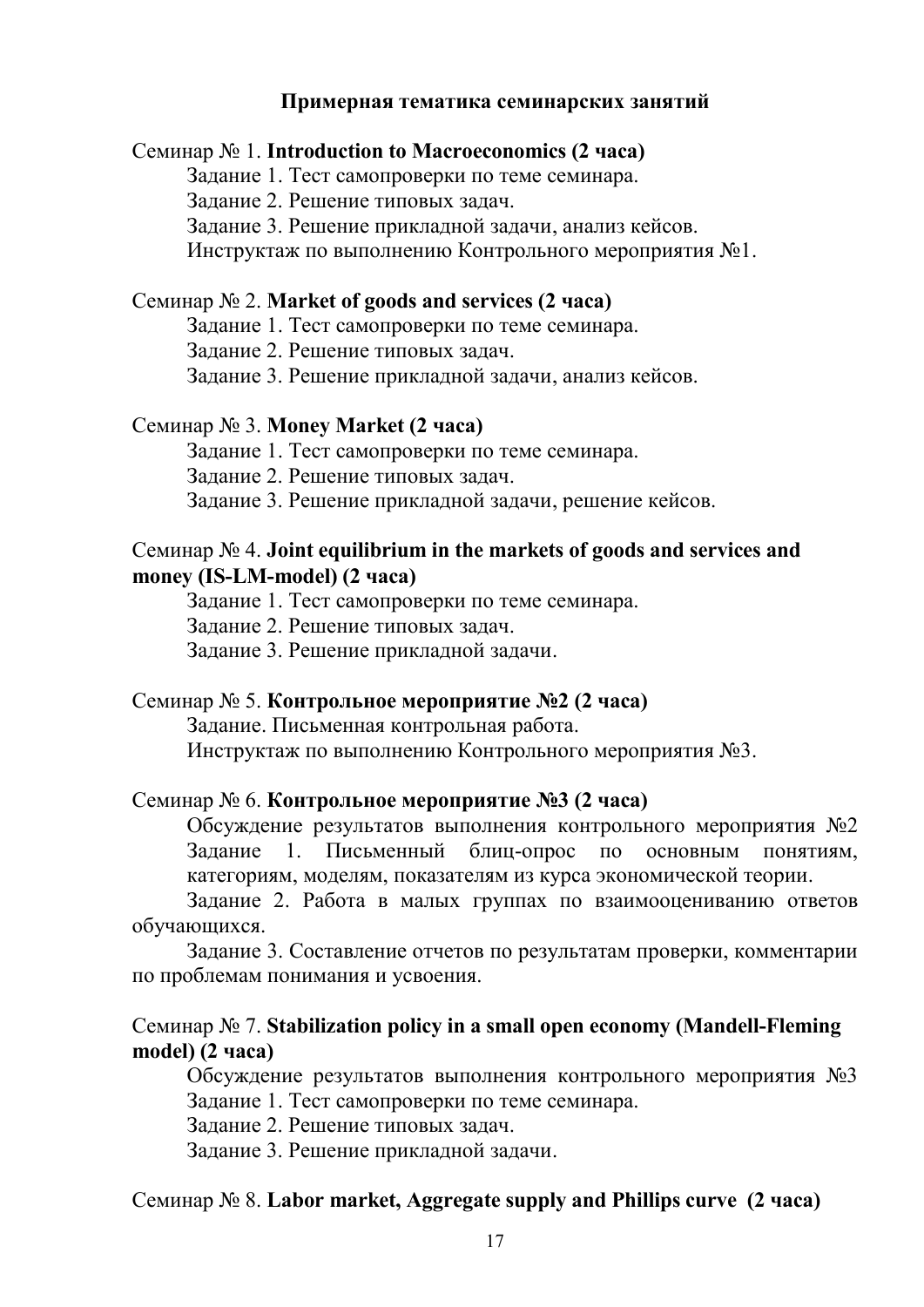Задание 1. Тест самопроверки по теме семинара.

Задание 2. Решение типовых задач.

Задание 3. Решение прикладной задачи, решение кейсов.

#### Семинар № 9. **General economic balance (2 часа)**

Задание 1. Тест самопроверки по теме семинара.

Задание 2. Решение типовых задач.

Задание 3. Решение прикладной задачи, анализ кейсов.

#### Семинар № 10. **Контрольное мероприятие №4 (2 часа)**

Задание. Письменная контрольная работа.

Инструктаж по выполнению Контрольного мероприятия №5.

### Семинар № 11. **Theory and policy of economic growth, Problems of macroeconomic policy (2 часа)**

Обсуждение результатов выполнения контрольного мероприятия №4 Задание 1. Тест самопроверки по теме семинара.

Задание 2. Решение типовых задач.

Задание 3. Решение прикладной задачи, анализ кейсов.

## Семинар № 12. **Контрольное мероприятие №5 (2 часа)**

Задание. Представление и защита групповых студенческих презентаций, выполненных по теме контрольного мероприятия №1 «Макроэкономические показатели и тождества».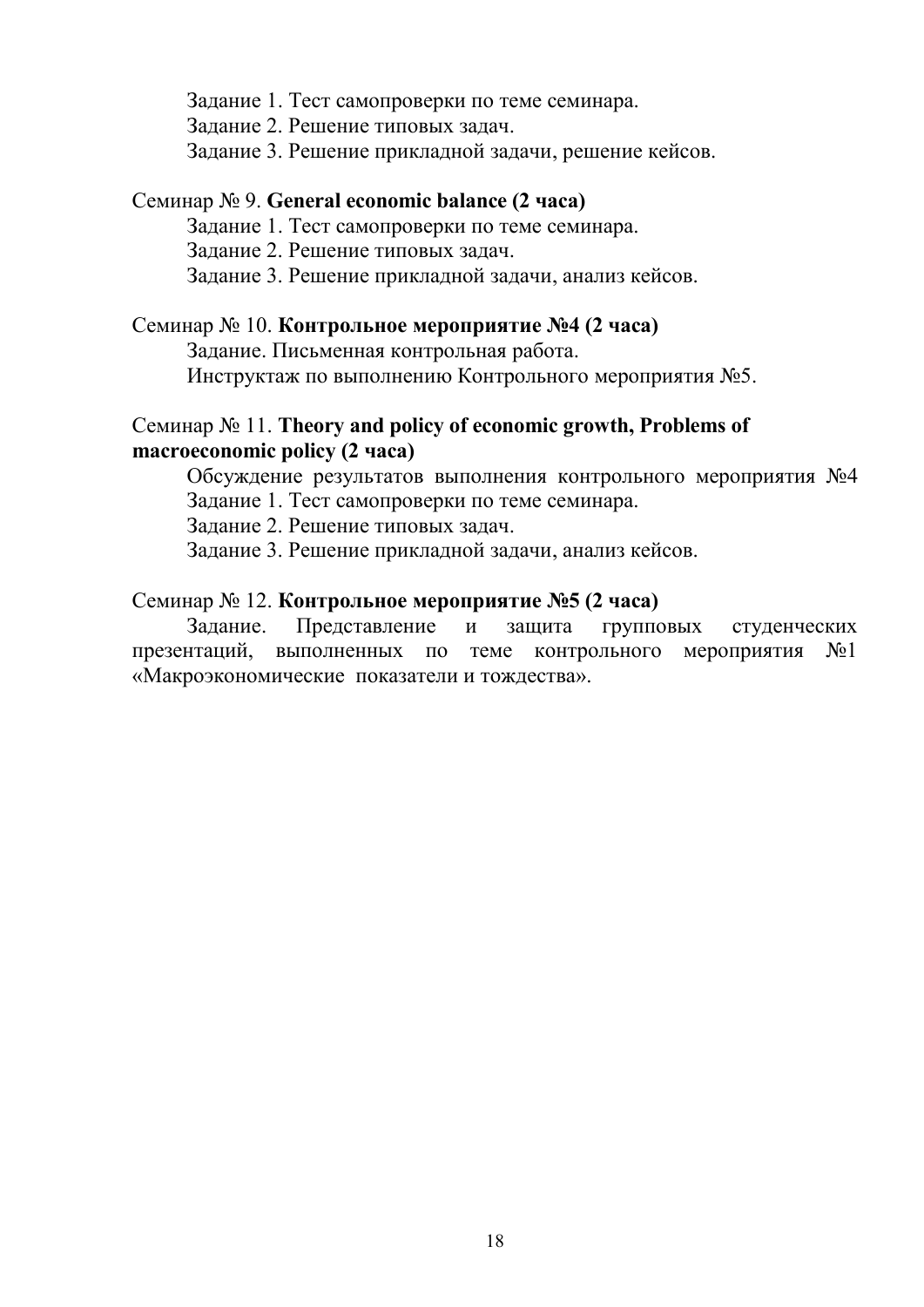#### **Описание инновационных подходов и методов к преподаванию учебной дисциплины (эвристический, проективный, практико-ориентированный)**

При организации образовательного процесса используется *практикоориентированный подход,* который предполагает*:*

- освоение содержание образования через решения практических задач;

- приобретение навыков эффективного выполнения разных видов профессиональной деятельности;

- ориентацию на генерирование идей, реализацию групповых студенческих проектов, развитие предпринимательской культуры;

- использованию процедур, способов оценивания, фиксирующих сформированность профессиональных компетенций.

При организации образовательного процесса *используется метод проектного обучения,* который предполагает*:*

- способ организации учебной деятельности студентов, развивающий актуальные для учебной и профессиональной деятельности навыки планирования, самоорганизации, сотрудничества и предполагающий создание собственного продукта;

- приобретение навыков для решения исследовательских, творческих, социальных, предпринимательских и коммуникационных задач.

При организации образовательного процесса *используется метод группового обучения,* который представляет собой форму организации учебно-познавательной деятельности обучающихся, предполагающую функционирование разных типов малых групп, работающих как над общими, так и специфическими учебными заданиями.

При организации образовательного процесса используется *метод анализа конкретных ситуаций (кейс-метод),* который предполагает*:*

- приобретение студентом знаний и умений для решения практических задач;

- анализ ситуации, используя профессиональные знания, собственный опыт, дополнительную литературу и иные источники.

#### **Методические рекомендации по организации самостоятельной работы обучающихся**

При изучении учебной дисциплины рекомендуется использовать следующие формы самостоятельной работы: – поиск (подбор) и обзор литературы и электронных источников по заданной проблеме курса; – выполнение домашнего задания; – работы, предусматривающие решение задач и выполнение упражнений, выдаваемых на практических занятиях; –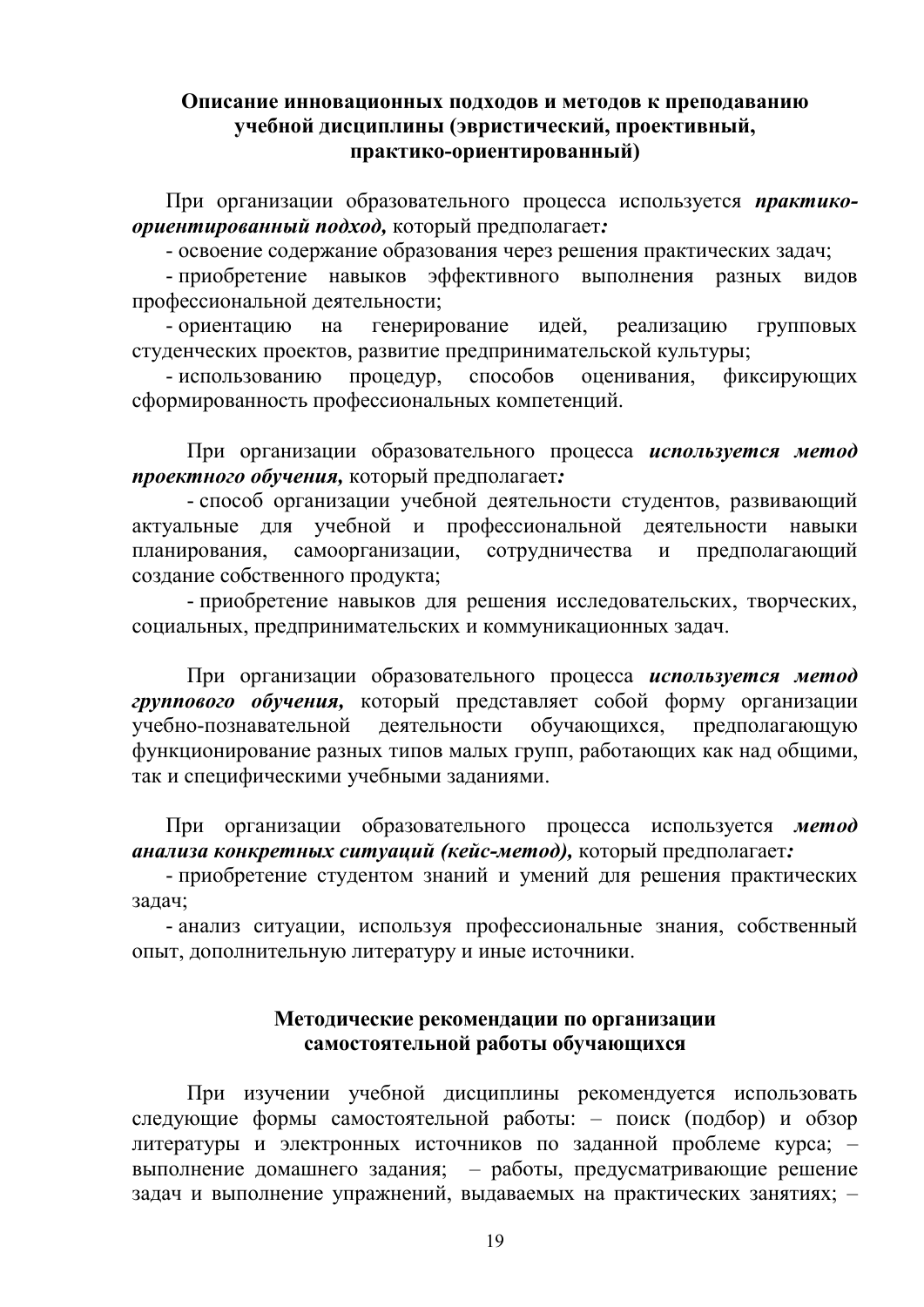изучение материала, вынесенного на самостоятельную проработку; – подготовка к практическим семинарским занятиям; – подготовка к экзамену; – научно-исследовательские работы; – анализ статистических и фактических материалов по заданной теме, проведение расчетов, составление схем и моделей на основе статистических материалов; – подготовка и написание проектов и презентаций на заданные темы.

#### **Примерный перечень вопросов к экзамену**

Итоговый контроль на экзамене проводится в форме письменной работы (тестовые задание закрытой и открытой формы). Тематика и содержание тестовых вопросов формулируются в рамках содержания дисциплины «Macroeconomic analysis and policy».

Thе test are intended to help students of higher educational institutions to achieve a higher quality of knowledge on the course of «Macroeconomic analysis and policy».

The manual consists of topics that correspond to sections of the course. All submitted tests are accompanied by answers placed at the end of the topic. In some cases, tests are designed so that there is material for discussion, intellectual competition, and the identification of various points of view

The practice of teaching economic theory shows that students with the help of tests better remember the material, training their logical thinkin;, learn to compare and analyze theoretical concepts that are widely represented in modern economic science.

The proposed tests can be considered also as an effective way to control the learning process. Based on the proposed tests.

1. The subject of macroeconomics are:

A) the unemployment rate in the country;

B) the establishment of relative prices in the markets of factors of production;

C) the volume of investment demand in the economy;

D) the impact of fiscal policy on economic growth;

E) determination of the optimal volume of production in conditions of perfect competition.

2. Personal household consumption expenditures are:

a) household expenses for the purchase of durable goods and services;

b) household expenses for the purchase of goods and services of long and shortterm use;

c) transfer payments and taxes;

d) household expenses for the purchase of goods and services and personal taxes,

3. Aggregate demand in macroeconomics is:

a) government spending and investment demand of enterprises;

b) household demand and net exports;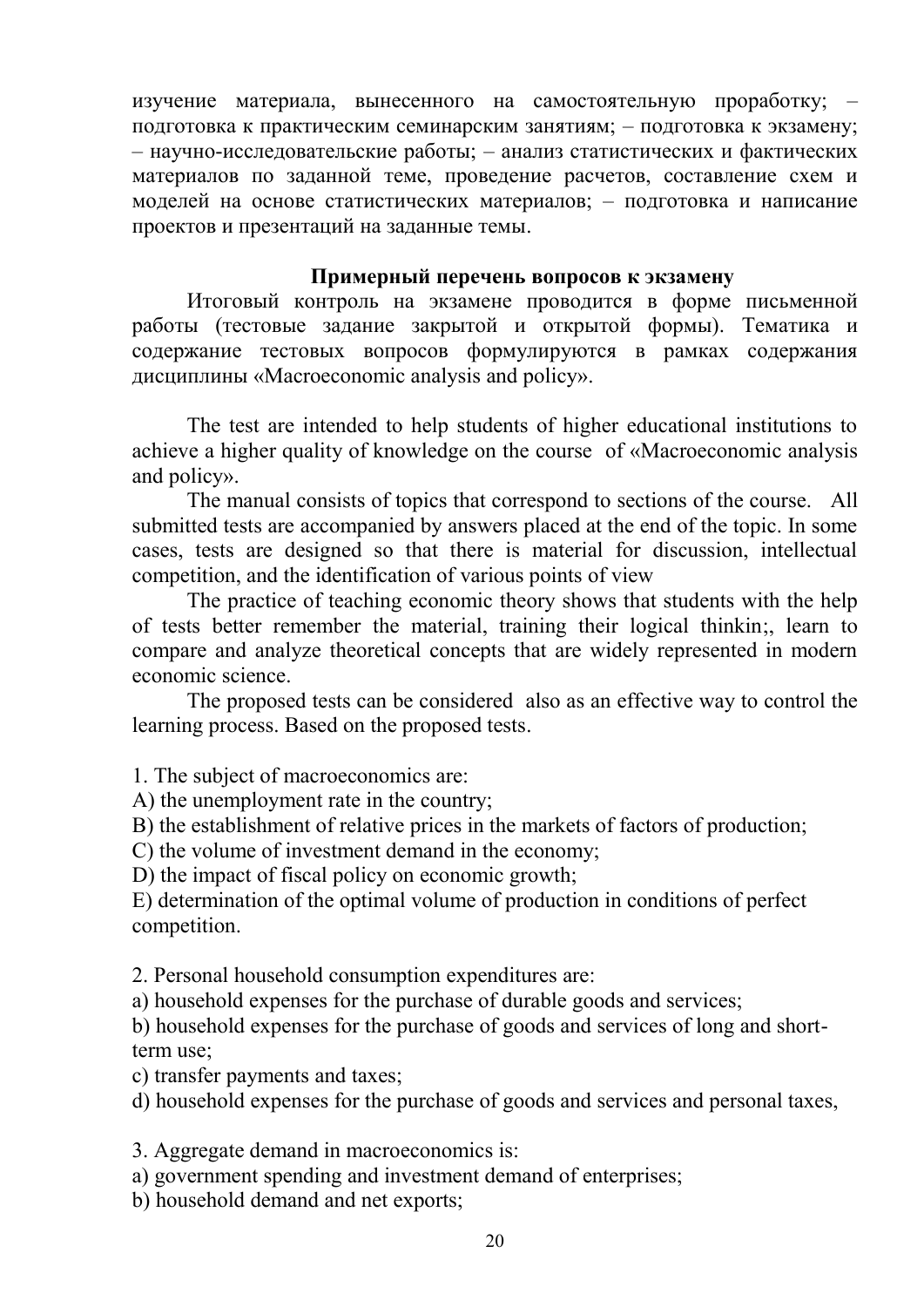c) the demand of all macroeconomic economic entities;

d) household demand and investment demand of enterprises

4. If prices of imported goods have risen, it is most likely that this is due to:

- A) a reduction in aggregate supply;
- B) the growth of aggregate supply;
- C) the growth of aggregate demand;
- D) a fall in aggregate demand;
- E) all the previous answers are incorrect.

5. The cost multiplier is calculated by the formula:

6. In a closed economy, a tax reduction of 10 billion rubles. and the associated reduction in aggregate demand led to an increase in NNP by 40 billion rubles. The size of investments and taxes do not depend on the size of the NNP. Determine the value of the expense multiplier:

7. According to Ouken's law, a two-percent excess of the actual unemployment rate over its natural level means that the lag of the actual GDP from the real one is:

8. The relationship between the tax rate and the amount of tax revenue to the state budget is reflected:

9. Money supply in the economy increased by 40 billion rubles. It is known that an increase in the money supply by 20 billion reduces the interest rate by 1 percentage point, and each percentage point of the reduction in the rate stimulates additional investment costs of 30 billion rubles. The cost multiplier is 2.5. How will real GDP change? (the unemployment rate is such that an increase in aggregate demand does not cause a price increase):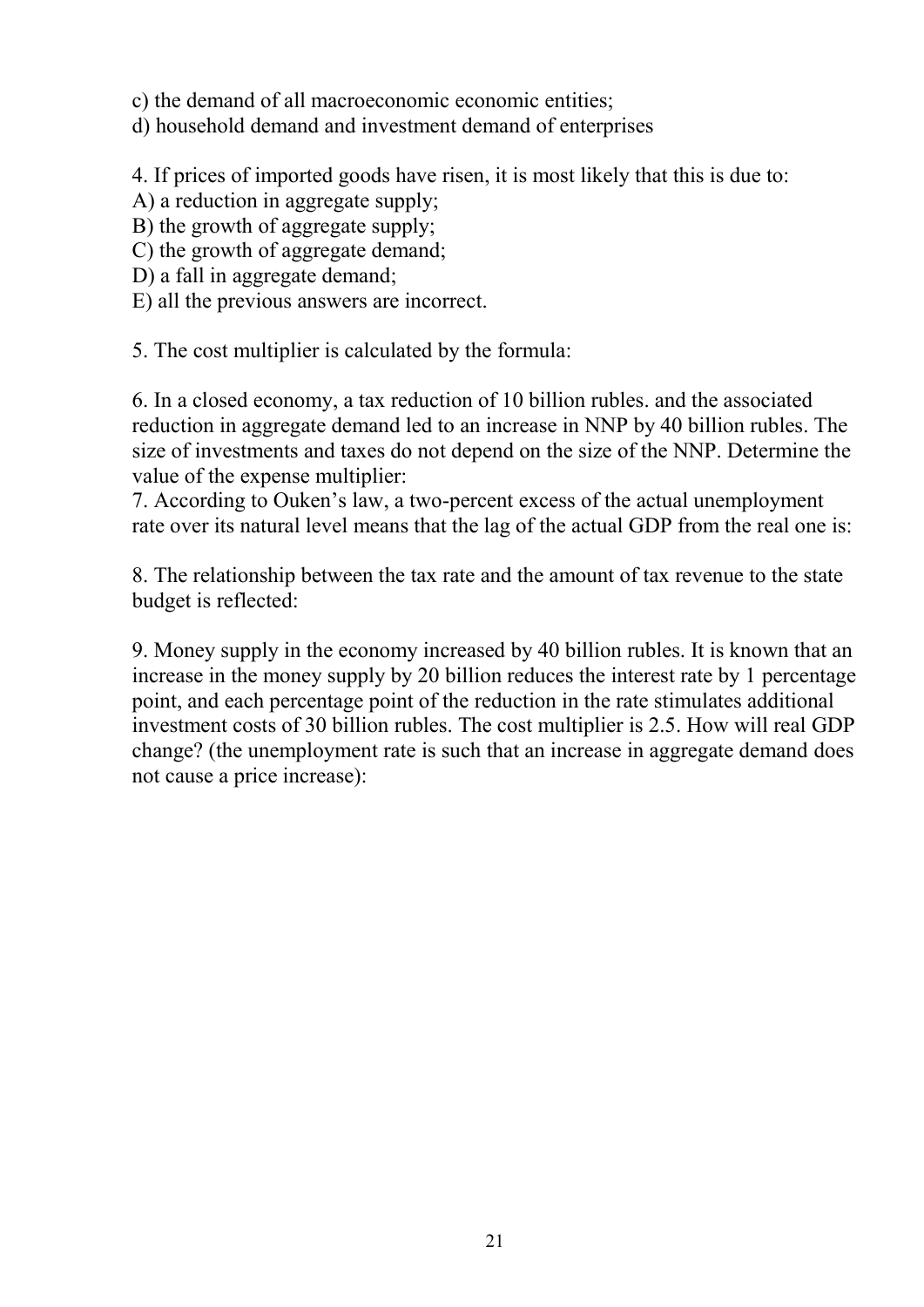# **ПРОТОКОЛ СОГЛАСОВАНИЯ УЧЕБНОЙ ПРОГРАММЫ УВО**

| Название        | Название      | Предложения            | Решение, принятое    |
|-----------------|---------------|------------------------|----------------------|
| учебной         | кафедры       | об изменениях в        | кафедрой,            |
| дисциплины,     |               | содержании учебной     | разработавшей        |
| с которой       |               | программы              | учебную              |
| требуется       |               | учреждения высшего     | программу (с         |
| согласование    |               | образования по учебной | указанием даты и     |
|                 |               | дисциплине             | номера протокола)    |
| Прогнозирование | Кафедра       | нет                    | Вносить изменения не |
| национальной    | аналитической |                        | требуется            |
| экономики       | экономики и   |                        | Протокол №4 от 19    |
|                 | эконометрики  |                        | ноября 2019 г.       |